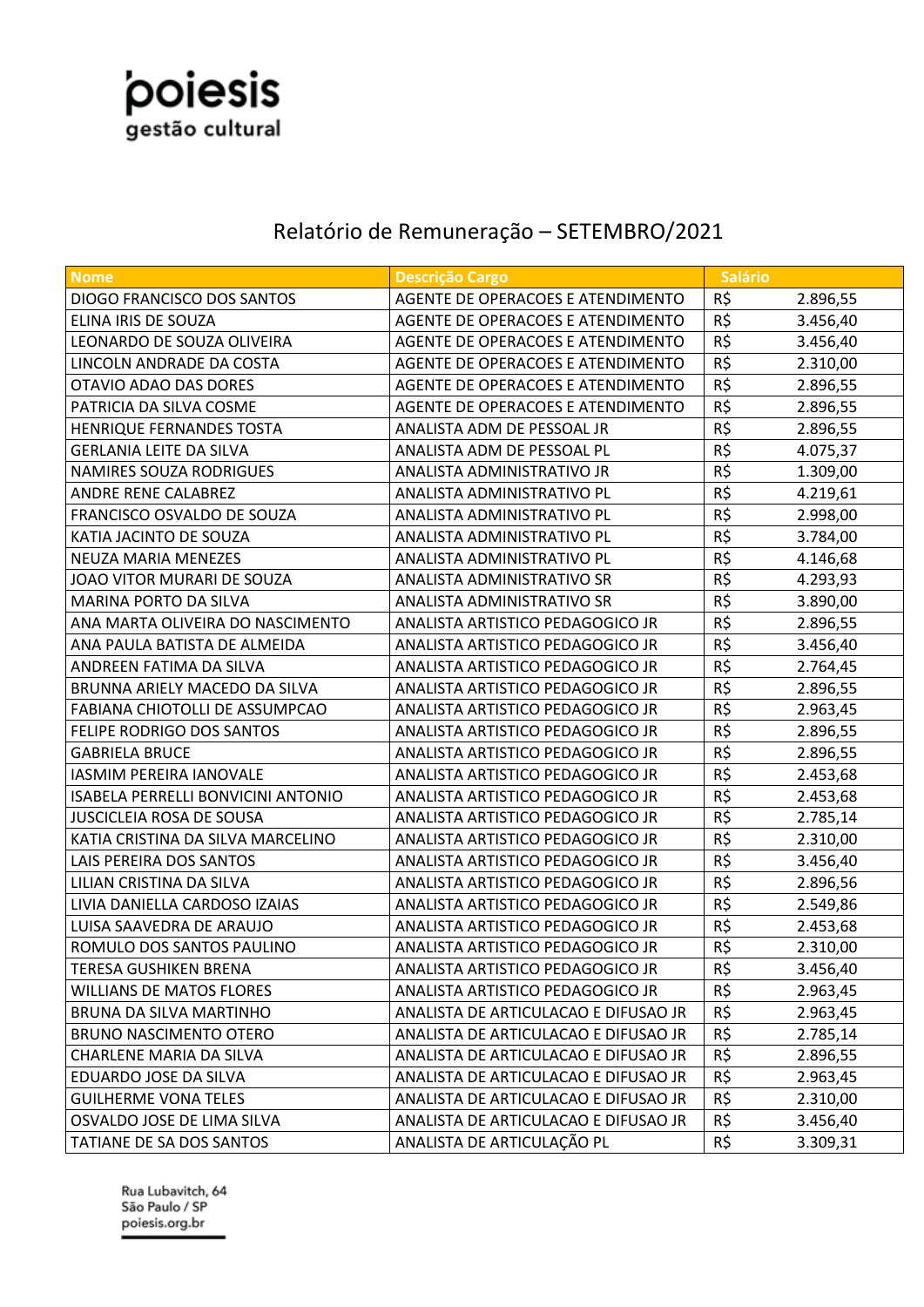

| CLAUDIA SILVEIRA ONORATO            | ANALISTA DE BIBLIOTECA JR        | R\$      | 2.549,86 |
|-------------------------------------|----------------------------------|----------|----------|
| <b>JULIANA MONTEIRO DOS SANTOS</b>  | ANALISTA DE BIBLIOTECA JR        | R\$      | 2.549,86 |
| LESCIA PEREIRA JATOBA               | ANALISTA DE BIBLIOTECA JR        | R\$      | 3.109,58 |
| MARIA JOSE COELHO                   | ANALISTA DE BIBLIOTECA JR        | R\$      | 3.363,79 |
| <b>MARIANA SOARES MARTINS</b>       | ANALISTA DE BIBLIOTECA JR        | R\$      | 2.549,86 |
| MAYARA CRISTINA BEZIAN CORTES       | ANALISTA DE BIBLIOTECA JR        | R\$      | 2.549,86 |
| <b>TELMA DOS SANTOS</b>             | ANALISTA DE BIBLIOTECA JR        | $R\zeta$ | 2.549,86 |
| THAIS ROSA SOARES CORREIA           | ANALISTA DE BIBLIOTECA JR        | R\$      | 2.549,86 |
| ADRIANA KAREN BRANDAO DOS SANTOS    | ANALISTA DE COMUNICACAO JR       | R\$      | 2.453,68 |
| LUIZA ROMAGNOLLO LORENZETTI         | ANALISTA DE COMUNICACAO JR       | R\$      | 2.453,68 |
| RAQUEL BORGES PORTO                 | ANALISTA DE COMUNICACAO JR       | R\$      | 2.310,00 |
| <b>BIANCA ALCANTARA RAMOS</b>       | ANALISTA DE COMUNICACAO PL       | R\$      | 4.122,00 |
| <b>JARIZA RUGIANO</b>               | ANALISTA DE COMUNICACAO PL       | R\$      | 3.509,57 |
| FERNANDA CESAR MOLINA               | ANALISTA DE CONTRATOS PL         | R\$      | 4.899,22 |
| <b>GUSTAVO ROBERTO DA SILVA</b>     | ANALISTA DE CONTROLADORIA PL     | R\$      | 5.184,60 |
| <b>FABIANO DE OLIVEIRA PEREIRA</b>  | ANALISTA DE PATRIMONIO PL        | R\$      | 5.214,80 |
| <b>VALDECIR ARAUJO DE SOUZA</b>     | ANALISTA DE PRODUCAO JR          | R\$      | 3.541,36 |
|                                     | ANALISTA DE PROGRAMACAO CULTURAL |          |          |
| <b>GERSON DE OLIVEIRA JUNIOR</b>    | JR.                              | R\$      | 3.456,40 |
| KATTY LORRANE SILVA DE ALMEIDA      | ANALISTA FINANCEIRO JR           | R\$      | 1.386,00 |
| FERNANDA PIASENTIN MELLO CASTELLA   | ANALISTA FINANCEIRO PL           | R\$      | 4.913,24 |
| <b>ADRIANO LIMA MATOS</b>           | <b>ARTE EDUCADOR</b>             | R\$      | 5.393,32 |
| <b>AGATA CERGOLE</b>                | <b>ARTE EDUCADOR</b>             | R\$      | 5.393,32 |
| <b>AGATHA PEREIRA</b>               | <b>ARTE EDUCADOR</b>             | R\$      | 4.227,20 |
| <b>ALEX SANDRO MOLETTA</b>          | <b>ARTE EDUCADOR</b>             | R\$      | 4.032,85 |
| ALICE VIEIRA DE ANDRADE             | <b>ARTE EDUCADOR</b>             | R\$      | 4.956,03 |
| ALLAN APPARECIDO AMARO              | <b>ARTE EDUCADOR</b>             | R\$      | 4.227,20 |
| AMANDA YUMI YAMADA                  | <b>ARTE EDUCADOR</b>             | R\$      | 4.275,78 |
| ANDERSON GONCALVES BARBOSA DA SILVA | ARTE EDUCADOR                    | R\$      | 4.275,79 |
| ANDERSON WILLIAM FERREIRA TAVARES   | <b>ARTE EDUCADOR</b>             | R\$      | 6.316,50 |
| ANDRE LUIZ MARTINEZ SANT ANNA       | <b>ARTE EDUCADOR</b>             | R\$      | 4.227,20 |
| ANTONIA JOSILANDIA LOPES MATOS      | <b>ARTE EDUCADOR</b>             | R\$      | 4.810,26 |
| ANTONIO CARLOS DA SILVA SANTOS      | <b>ARTE EDUCADOR</b>             | R\$      | 3.255,43 |
| ANTONIO CLEYDSON DA SILVA CATARINA  | <b>ARTE EDUCADOR</b>             | R\$      | 2.526,60 |
| BEATRIZ EVRARD PENTEADO DE CASTRO   | <b>ARTE EDUCADOR</b>             | $R\zeta$ | 5.656,67 |
| BEATRIZ WOELTJE SCHMIDT             | <b>ARTE EDUCADOR</b>             | R\$      | 3.255,43 |
| BRUNO RAFAEL DE SOUZA DE OLIVEIRA   | <b>ARTE EDUCADOR</b>             | R\$      | 3.255,43 |
| CAIO MARINHO MAIMONE                | <b>ARTE EDUCADOR</b>             | R\$      | 5.879,20 |
| CAIO SERGIO DE CASTRO ARMADA FLORET |                                  |          |          |
| <b>FRANZOLIN</b>                    | ARTE EDUCADOR                    | R\$      | 4.567,32 |
| CAROLINA CAMARGO DUARTE             | <b>ARTE EDUCADOR</b>             | R\$      | 6.889,26 |
| CAROLINA NAGAYOSHI NOGUEIRA         | <b>ARTE EDUCADOR</b>             | R\$      | 5.142,12 |
| CLAUDIA FELISBERTO DA SILVA         | <b>ARTE EDUCADOR</b>             | R\$      | 4.802,00 |
| <b>CLEIA BARBOSA VARGES</b>         | <b>ARTE EDUCADOR</b>             | R\$      | 7.434,03 |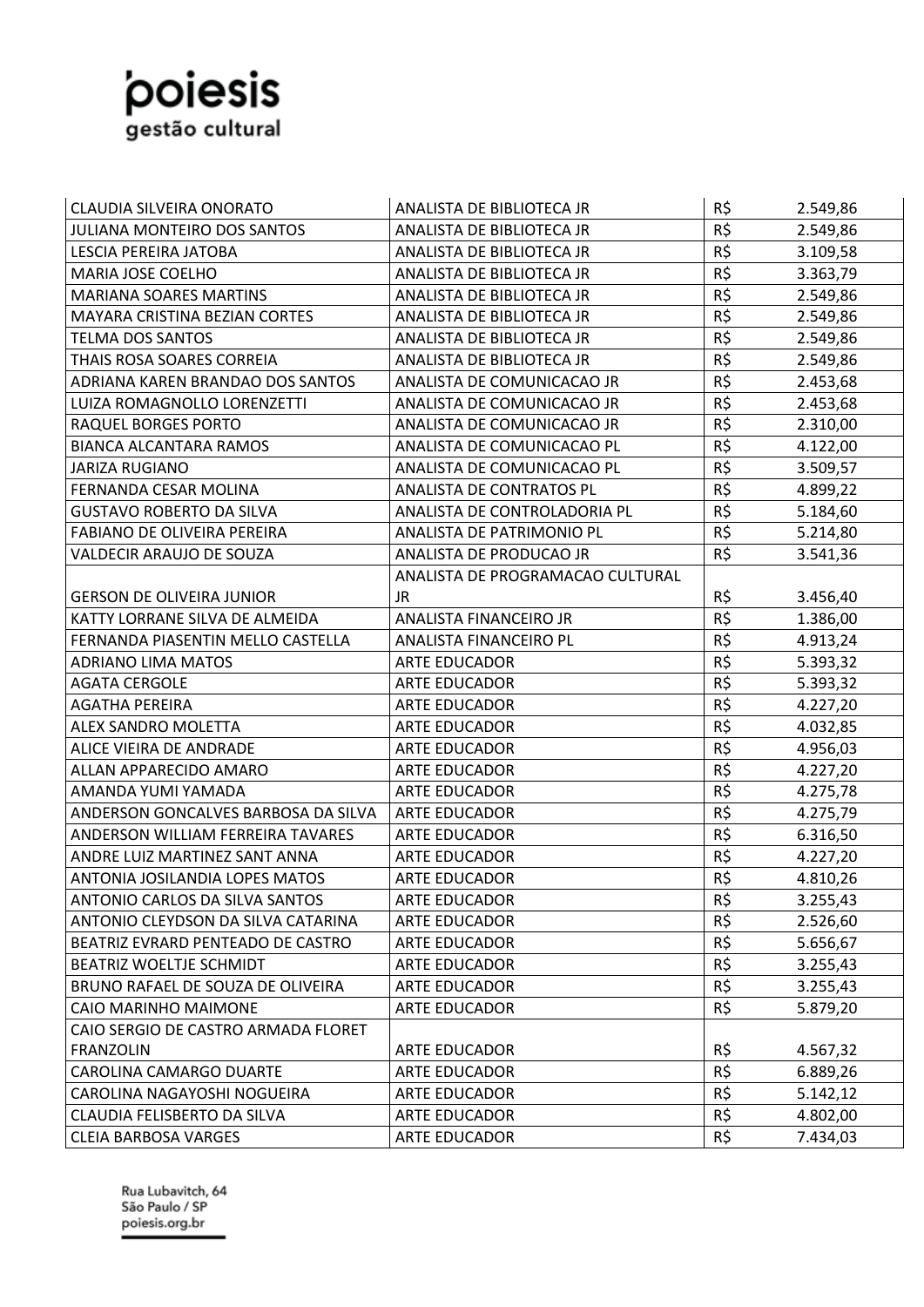

| <b>CLEIDE MARIANO DA SILVA</b>     | <b>ARTE EDUCADOR</b> | R\$ | 3.255,42 |
|------------------------------------|----------------------|-----|----------|
| CLODOALDO ALMEIDA DA SILVA         | <b>ARTE EDUCADOR</b> | R\$ | 4.227,20 |
| <b>CRISTIANO GLASS</b>             | <b>ARTE EDUCADOR</b> | R\$ | 3.984,26 |
| CYNTHIA CORDEIRO CHALEGRE          | <b>ARTE EDUCADOR</b> | R\$ | 3.255,43 |
| DANIELA VIEIRA DE SOUZA            | <b>ARTE EDUCADOR</b> | R\$ | 5.142,12 |
| DANIELLA DANTAS DE AQUINO FERLICOT | <b>ARTE EDUCADOR</b> | R\$ | 4.227,19 |
| DANILA HELLEN MELONI               | <b>ARTE EDUCADOR</b> | R\$ | 3.255,43 |
| <b>DANILO FABIANI PERES</b>        | <b>ARTE EDUCADOR</b> | R\$ | 4.227,20 |
| DIEGO ISSA CAVALCANTE URBANEJA     | <b>ARTE EDUCADOR</b> | R\$ | 4.032,84 |
| DIONATAN CARDOSO ARAUJO            | <b>ARTE EDUCADOR</b> | R\$ | 4.227,20 |
| DJALMA HENRIQUE FERNANDES MOURA    | <b>ARTE EDUCADOR</b> | R\$ | 4.227,20 |
| DONIZETE DE SOUZA LIMA             | <b>ARTE EDUCADOR</b> | R\$ | 5.656,68 |
| DOUGLAS DA SILVA LINO              | <b>ARTE EDUCADOR</b> | R\$ | 4.227,20 |
| EDUARDO AMADO PADOVAN              | <b>ARTE EDUCADOR</b> | R\$ | 4.227,20 |
| ELIANE WEINFURTER DOS SANTOS       | <b>ARTE EDUCADOR</b> | R\$ | 5.976,38 |
| ELSA DEL CARMEN WOLF HOHLE         | <b>ARTE EDUCADOR</b> | R\$ | 8.068,50 |
| ERICH TEIXEIRA SANT ANA            | <b>ARTE EDUCADOR</b> | R\$ | 3.255,43 |
| <b>EVERTON ALVES DA SILVA</b>      | <b>ARTE EDUCADOR</b> | R\$ | 5.879,20 |
| <b>FABIO MONTEIRO PEREIRA</b>      | <b>ARTE EDUCADOR</b> | R\$ | 3.255,43 |
| <b>FLAVIO VESPERO</b>              | <b>ARTE EDUCADOR</b> | R\$ | 4.227,20 |
| GABRIEL ALVES DE SOUZA MOURAO      | <b>ARTE EDUCADOR</b> | R\$ | 4.227,20 |
| <b>GIULIA TATEISHI DESTRO</b>      | <b>ARTE EDUCADOR</b> | R\$ | 3.255,43 |
| GUSTAVO ARANTES DE SOUZA LIMA      | <b>ARTE EDUCADOR</b> | R\$ | 5.004,61 |
| <b>HEMON VIEIRA</b>                | <b>ARTE EDUCADOR</b> | R\$ | 3.304,02 |
| HENRIQUE RAMOS AVILLA              | <b>ARTE EDUCADOR</b> | R\$ | 4.227,20 |
| <b>ICARO RODRIGUES DA ROCHA</b>    | <b>ARTE EDUCADOR</b> | R\$ | 4.664,50 |
| IVO THADEU BATISTA DE ALCANTARA    | <b>ARTE EDUCADOR</b> | R\$ | 5.393,32 |
| <b>JARDELIO SANTOS ALVES</b>       | <b>ARTE EDUCADOR</b> | R\$ | 4.227,20 |
| JENNIFER APARECIDA DIAS            | <b>ARTE EDUCADOR</b> | R\$ | 4.227,20 |
| JOAO GUILHERME DE SOUZA BORANGA    | ARTE EDUCADOR        | R\$ | 4.227,20 |
| JONAS SANT ANNA SILVA JUNIOR       | <b>ARTE EDUCADOR</b> | R\$ | 3.498,37 |
| JOSE CARLOS BARBOSA DA SILVA       | <b>ARTE EDUCADOR</b> | R\$ | 4.227,20 |
| <b>JOSE CARLOS DOS SANTOS</b>      | ARTE EDUCADOR        | R\$ | 3.255,42 |
| KARINE DE CARVALHO AMARO           | ARTE EDUCADOR        | R\$ | 5.399,69 |
| LAERTE DE SOUZA RODRIGUES          | ARTE EDUCADOR        | R\$ | 3.255,43 |
| LEONARDO CESAR PEREIRA ACEVEDO     | ARTE EDUCADOR        | R\$ | 4.275,79 |
| LETICIA MUNHOZ SANTOS              | ARTE EDUCADOR        | R\$ | 5.976,38 |
| LIVIA GOLDZVAIG BERNARDO           | ARTE EDUCADOR        | R\$ | 5.393,32 |
| LUCAS DE LIMA VITORINO             | ARTE EDUCADOR        | R\$ | 4.032,84 |
| LUCAS LUIZ DA SILVA                | <b>ARTE EDUCADOR</b> | R\$ | 5.393,32 |
| LUCIA VERONICA BLASINA MIGUEZ      | ARTE EDUCADOR        | R\$ | 5.393,32 |
| LUCIANA PONCE MENDES DE ALMEIDA    | ARTE EDUCADOR        | R\$ | 5.976,38 |
| LUIS CLAUDIO STELZER               | ARTE EDUCADOR        | R\$ | 3.255,43 |
| LUIZ AUGUSTO DOS SANTOS            | ARTE EDUCADOR        | R\$ | 3.255,43 |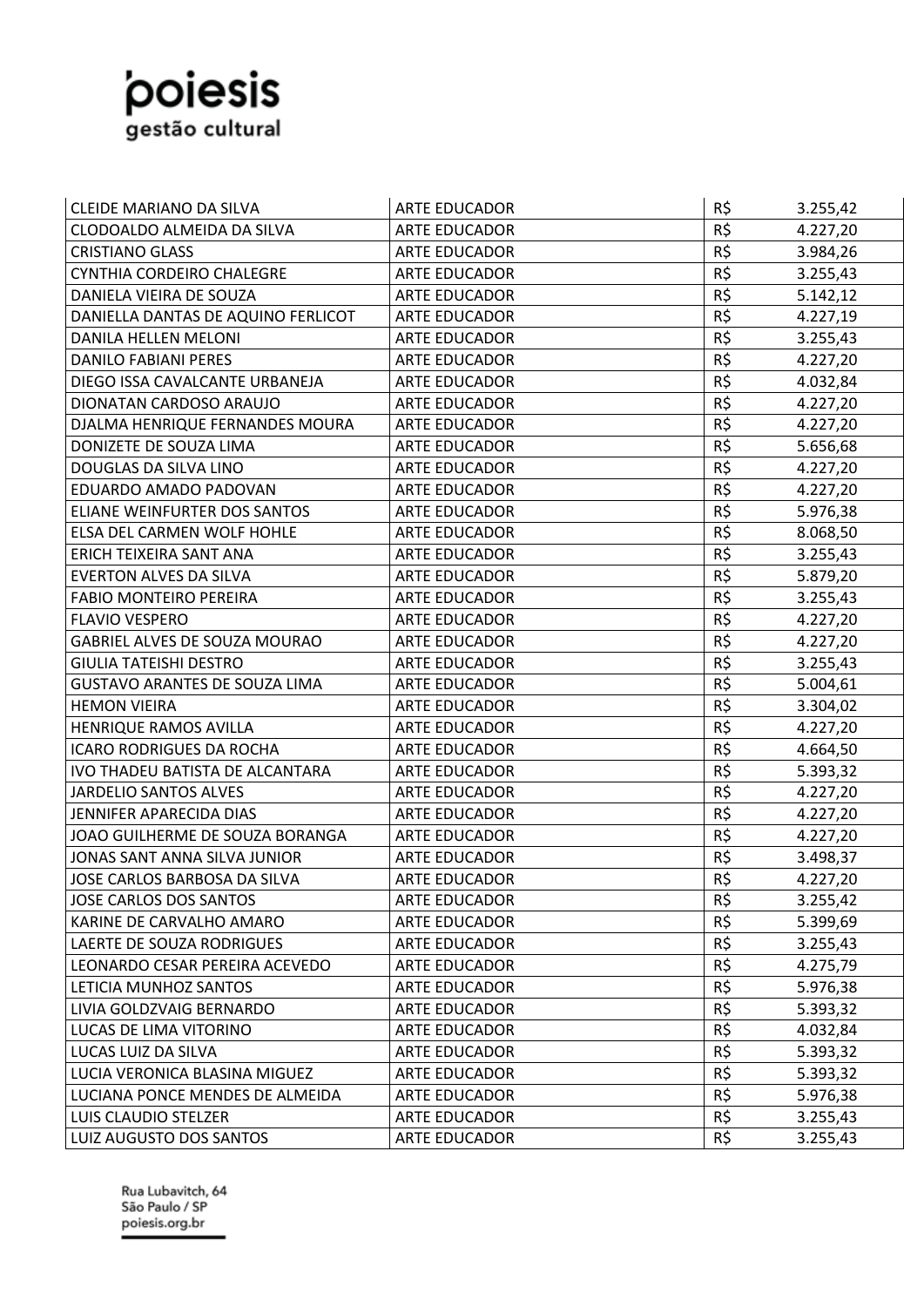

| LUIZ CARLOS ALVES JUNIOR            | <b>ARTE EDUCADOR</b> | R\$      | 4.227,20  |
|-------------------------------------|----------------------|----------|-----------|
| LUIZ FELIPE GALVAO MARTINS          | <b>ARTE EDUCADOR</b> | R\$      | 5.393,32  |
| LYZ GABRIELA PRADO RISCADO          | <b>ARTE EDUCADOR</b> | R\$      | 5.004,61  |
| MARCELA DE SOUSA COSTA              | <b>ARTE EDUCADOR</b> | $R\zeta$ | 4.032,85  |
| MARCELINO DE MELO GADI              | ARTE EDUCADOR        | R\$      | 4.615,91  |
| <b>MARCIO DE CASTRO</b>             | <b>ARTE EDUCADOR</b> | $R\zeta$ | 5.393,32  |
| MARCIO GREYK LIMA FERREIRA          | ARTE EDUCADOR        | R\$      | 5.486,63  |
| MARCIO ROGERIO RODRIGUES DA SILVA   | <b>ARTE EDUCADOR</b> | R\$      | 4.227,20  |
| MARIA CAROLINA SANTANA E SILVA      | <b>ARTE EDUCADOR</b> | R\$      | 4.227,20  |
| MARIA LUIZA DE AVELAR FERREIRA      | <b>ARTE EDUCADOR</b> | R\$      | 4.032,84  |
| MARILIA MATTOS DE OLIVEIRA          | <b>ARTE EDUCADOR</b> | R\$      | 7.968,51  |
| <b>MARINA BERALDO BASTOS</b>        | <b>ARTE EDUCADOR</b> | R\$      | 4.615,90  |
| <b>MATEUS VECHIA LEIVA</b>          | <b>ARTE EDUCADOR</b> | R\$      | 4.032,85  |
| <b>MAURO RUY MARTORELLI</b>         | <b>ARTE EDUCADOR</b> | R\$      | 4.081,43  |
| MELINA LIMA DE RESENDE              | ARTE EDUCADOR        | R\$      | 4.810,26  |
| MOYRA ISABELLE DE ALCANTARA MADEIRA | <b>ARTE EDUCADOR</b> | R\$      | 2.915,31  |
| NATALI PADOVANI                     | <b>ARTE EDUCADOR</b> | R\$      | 4.227,20  |
| NATALIA DIAS DA MOTA SANTOS         | <b>ARTE EDUCADOR</b> | R\$      | 4.664,49  |
| NATHALIA BONILHA BORZILO            | <b>ARTE EDUCADOR</b> | R\$      | 4.081,43  |
| OSCAR APARECIDO DE CARVALHO OKINO   | <b>ARTE EDUCADOR</b> | R\$      | 5.399,69  |
| PRISCILA SANTOS MARTINS MASSINGUE   | <b>ARTE EDUCADOR</b> | R\$      | 5.213,49  |
| PRISCILA SILVA QUEIROZ CEVADA       | <b>ARTE EDUCADOR</b> | R\$      | 6.330,67  |
| RAFAEL AUGUSTO NAPOLI               | <b>ARTE EDUCADOR</b> | R\$      | 4.178,61  |
| RAFAEL FERNANDES DA SILVA           | ARTE EDUCADOR        | R\$      | 4.227,20  |
| RAFAEL HERMES MONDONI MOREIRA       | <b>ARTE EDUCADOR</b> | R\$      | 5.393,32  |
| RAFAEL MOUSINHO DA SILVA            | <b>ARTE EDUCADOR</b> | R\$      | 3.255,43  |
| RAONI FELIPPE GARCIA                | <b>ARTE EDUCADOR</b> | R\$      | 3.255,43  |
| <b>REGINA KUTKA</b>                 | <b>ARTE EDUCADOR</b> | R\$      | 4.275,78  |
| RICARDO ALESSANDRO DUTRA GARCIA     | <b>ARTE EDUCADOR</b> | R\$      | 4.421,55  |
| RICARDO HENRIQUE HIGINO             | <b>ARTE EDUCADOR</b> | R\$      | 10.178,72 |
| RICARDO VINCENT PERITO              | <b>ARTE EDUCADOR</b> | R\$      | 5.004,61  |
| ROBERTA DA SILVA SANTOS             | <b>ARTE EDUCADOR</b> | R\$      | 3.255,43  |
| ROBERTO DEODATO SEVERO NASCIMENTO   |                      |          |           |
| DE JESUS                            | <b>ARTE EDUCADOR</b> | R\$      | 3.255,43  |
| RODRIGO DOS SANTOS                  | <b>ARTE EDUCADOR</b> | R\$      | 7.434,04  |
| RODRIGO MUNHOZ                      | ARTE EDUCADOR        | R\$      | 3.255,43  |
| ROMILDO ANTONIO LACERDA             | <b>ARTE EDUCADOR</b> | R\$      | 5.539,09  |
| ROSANA ANTUNES                      | ARTE EDUCADOR        | R\$      | 6.144,47  |
| ROSANGELA DE OLIVEIRA PEREIRA       | ARTE EDUCADOR        | R\$      | 4.810,26  |
| ROSEANE MARIA DA SILVA              | ARTE EDUCADOR        | R\$      | 4.664,50  |
| RULICLECIO DOS SANTOS MIRANDA       |                      |          |           |
| <b>LOURENCO</b>                     | <b>ARTE EDUCADOR</b> | R\$      | 4.178,61  |
| SANDRA REGINA FACIOLI PESTANA       | ARTE EDUCADOR        | R\$      | 2.915,31  |
| SANDRA REGINA SANTANA               | ARTE EDUCADOR        | R\$      | 3.255,43  |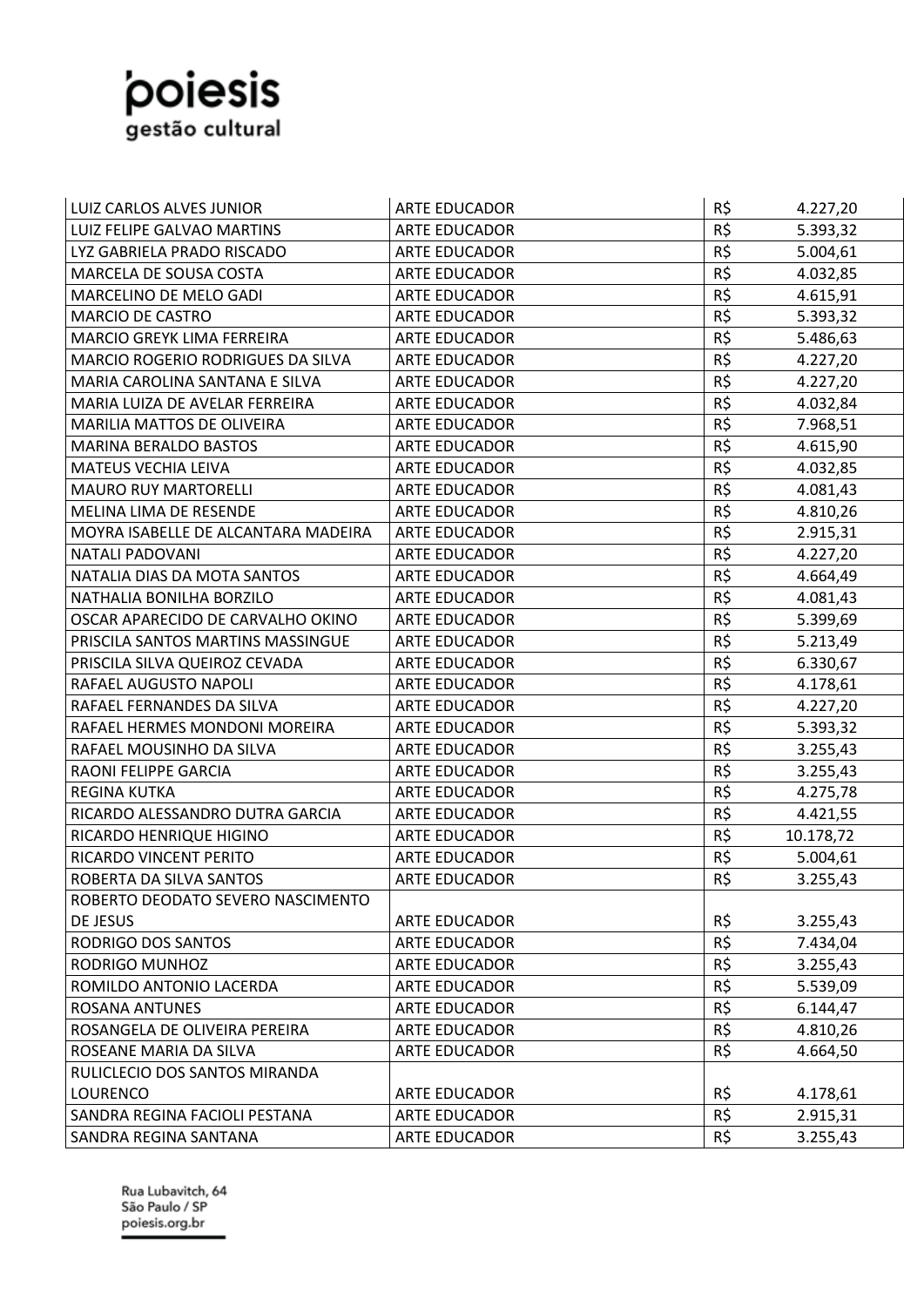

| R\$<br><b>TELMO RODRIGUES ROCHA</b><br><b>ARTE EDUCADOR</b><br>2.915,30<br>R\$<br>5.150,38<br>THAIS CAMARGO DUARTE<br><b>ARTE EDUCADOR</b><br>R\$<br>THAIS CAROLINE POVOA BALATON<br><b>ARTE EDUCADOR</b><br>3.255,43<br>R\$<br>THALITA FRANCA NOGUEIRA SILVA<br><b>ARTE EDUCADOR</b><br>3.109,66<br>R\$<br><b>VERONICA DE FATIMA SANTOS</b><br><b>ARTE EDUCADOR</b><br>5.004,61<br>R\$<br><b>VERONICA SILVA PEREIRA</b><br>5.976,38<br><b>ARTE EDUCADOR</b><br>R\$<br><b>VICTOR PIRES DE SOUSA</b><br><b>ARTE EDUCADOR</b><br>4.032,85<br>R\$<br><b>VINICIOS SILVA COSTA</b><br><b>ARTE EDUCADOR</b><br>5.393,32<br>R\$<br><b>VINICIUS SILVESTRE MOTTA</b><br><b>ARTE EDUCADOR</b><br>4.421,55<br>R\$<br>VITOR ALEXANDER LEMOS DOS SANTOS<br>ARTE EDUCADOR<br>6.889,26<br>R\$<br>WAGNER DA SILVA MARINHO<br><b>ARTE EDUCADOR</b><br>4.810,26<br>R\$<br>WILSON ROBERTO RODRIGO GUILHERME<br><b>ARTE EDUCADOR</b><br>2.235,07<br>R\$<br>ZIRMALEI DE JESUS RIBEIRO<br><b>ARTE EDUCADOR</b><br>5.004,62<br>R\$<br>ASSESSOR TECNICO DE DIRETORIA<br>20.609,86<br>MARIA IZABEL CASANOVAS MORA<br>R\$<br>ARIADNE GRAZIELE ALVES CAMPOS<br><b>ASSIST ARTISTICO PEDAGOGICO</b><br>2.785,14<br>R\$<br>ADRIANA MUNIZ DA CRUZ<br>ASSISTENTE ADMINISTRATIVO<br>2.316,68<br>R\$<br>ALICE CARVALHO DE ALMEIDA<br>ASSISTENTE ADMINISTRATIVO<br>1.889,65<br>R\$<br>ANGELA DE SOUSA ROMUALDO<br>ASSISTENTE ADMINISTRATIVO<br>1.963,73<br>R\$<br>ANGELA RODRIGUES DA SILVA<br>ASSISTENTE ADMINISTRATIVO<br>2.227,58<br>R\$<br><b>CARLA SILVA DOS SANTOS</b><br>ASSISTENTE ADMINISTRATIVO<br>2.316,68<br>R\$<br><b>CLEINIRA DOS SANTOS LEITE</b><br>ASSISTENTE ADMINISTRATIVO<br>1.779,00<br>R\$<br>CONCEICAO APARECIDA ALCIDES<br>ASSISTENTE ADMINISTRATIVO<br>2.227,58<br>R\$<br><b>DENIS DE OLIVEIRA</b><br>ASSISTENTE ADMINISTRATIVO<br>2.699,98<br>R\$<br>ELIS MARA SILVA OLIVEIRA<br>1.779,00<br>ASSISTENTE ADMINISTRATIVO |
|---------------------------------------------------------------------------------------------------------------------------------------------------------------------------------------------------------------------------------------------------------------------------------------------------------------------------------------------------------------------------------------------------------------------------------------------------------------------------------------------------------------------------------------------------------------------------------------------------------------------------------------------------------------------------------------------------------------------------------------------------------------------------------------------------------------------------------------------------------------------------------------------------------------------------------------------------------------------------------------------------------------------------------------------------------------------------------------------------------------------------------------------------------------------------------------------------------------------------------------------------------------------------------------------------------------------------------------------------------------------------------------------------------------------------------------------------------------------------------------------------------------------------------------------------------------------------------------------------------------------------------------------------------------------------------------------------------------------------------------------------------------------------------------------------------------------------------------------------------------------------------------------------------------|
|                                                                                                                                                                                                                                                                                                                                                                                                                                                                                                                                                                                                                                                                                                                                                                                                                                                                                                                                                                                                                                                                                                                                                                                                                                                                                                                                                                                                                                                                                                                                                                                                                                                                                                                                                                                                                                                                                                               |
|                                                                                                                                                                                                                                                                                                                                                                                                                                                                                                                                                                                                                                                                                                                                                                                                                                                                                                                                                                                                                                                                                                                                                                                                                                                                                                                                                                                                                                                                                                                                                                                                                                                                                                                                                                                                                                                                                                               |
|                                                                                                                                                                                                                                                                                                                                                                                                                                                                                                                                                                                                                                                                                                                                                                                                                                                                                                                                                                                                                                                                                                                                                                                                                                                                                                                                                                                                                                                                                                                                                                                                                                                                                                                                                                                                                                                                                                               |
|                                                                                                                                                                                                                                                                                                                                                                                                                                                                                                                                                                                                                                                                                                                                                                                                                                                                                                                                                                                                                                                                                                                                                                                                                                                                                                                                                                                                                                                                                                                                                                                                                                                                                                                                                                                                                                                                                                               |
|                                                                                                                                                                                                                                                                                                                                                                                                                                                                                                                                                                                                                                                                                                                                                                                                                                                                                                                                                                                                                                                                                                                                                                                                                                                                                                                                                                                                                                                                                                                                                                                                                                                                                                                                                                                                                                                                                                               |
|                                                                                                                                                                                                                                                                                                                                                                                                                                                                                                                                                                                                                                                                                                                                                                                                                                                                                                                                                                                                                                                                                                                                                                                                                                                                                                                                                                                                                                                                                                                                                                                                                                                                                                                                                                                                                                                                                                               |
|                                                                                                                                                                                                                                                                                                                                                                                                                                                                                                                                                                                                                                                                                                                                                                                                                                                                                                                                                                                                                                                                                                                                                                                                                                                                                                                                                                                                                                                                                                                                                                                                                                                                                                                                                                                                                                                                                                               |
|                                                                                                                                                                                                                                                                                                                                                                                                                                                                                                                                                                                                                                                                                                                                                                                                                                                                                                                                                                                                                                                                                                                                                                                                                                                                                                                                                                                                                                                                                                                                                                                                                                                                                                                                                                                                                                                                                                               |
|                                                                                                                                                                                                                                                                                                                                                                                                                                                                                                                                                                                                                                                                                                                                                                                                                                                                                                                                                                                                                                                                                                                                                                                                                                                                                                                                                                                                                                                                                                                                                                                                                                                                                                                                                                                                                                                                                                               |
|                                                                                                                                                                                                                                                                                                                                                                                                                                                                                                                                                                                                                                                                                                                                                                                                                                                                                                                                                                                                                                                                                                                                                                                                                                                                                                                                                                                                                                                                                                                                                                                                                                                                                                                                                                                                                                                                                                               |
|                                                                                                                                                                                                                                                                                                                                                                                                                                                                                                                                                                                                                                                                                                                                                                                                                                                                                                                                                                                                                                                                                                                                                                                                                                                                                                                                                                                                                                                                                                                                                                                                                                                                                                                                                                                                                                                                                                               |
|                                                                                                                                                                                                                                                                                                                                                                                                                                                                                                                                                                                                                                                                                                                                                                                                                                                                                                                                                                                                                                                                                                                                                                                                                                                                                                                                                                                                                                                                                                                                                                                                                                                                                                                                                                                                                                                                                                               |
|                                                                                                                                                                                                                                                                                                                                                                                                                                                                                                                                                                                                                                                                                                                                                                                                                                                                                                                                                                                                                                                                                                                                                                                                                                                                                                                                                                                                                                                                                                                                                                                                                                                                                                                                                                                                                                                                                                               |
|                                                                                                                                                                                                                                                                                                                                                                                                                                                                                                                                                                                                                                                                                                                                                                                                                                                                                                                                                                                                                                                                                                                                                                                                                                                                                                                                                                                                                                                                                                                                                                                                                                                                                                                                                                                                                                                                                                               |
|                                                                                                                                                                                                                                                                                                                                                                                                                                                                                                                                                                                                                                                                                                                                                                                                                                                                                                                                                                                                                                                                                                                                                                                                                                                                                                                                                                                                                                                                                                                                                                                                                                                                                                                                                                                                                                                                                                               |
|                                                                                                                                                                                                                                                                                                                                                                                                                                                                                                                                                                                                                                                                                                                                                                                                                                                                                                                                                                                                                                                                                                                                                                                                                                                                                                                                                                                                                                                                                                                                                                                                                                                                                                                                                                                                                                                                                                               |
|                                                                                                                                                                                                                                                                                                                                                                                                                                                                                                                                                                                                                                                                                                                                                                                                                                                                                                                                                                                                                                                                                                                                                                                                                                                                                                                                                                                                                                                                                                                                                                                                                                                                                                                                                                                                                                                                                                               |
|                                                                                                                                                                                                                                                                                                                                                                                                                                                                                                                                                                                                                                                                                                                                                                                                                                                                                                                                                                                                                                                                                                                                                                                                                                                                                                                                                                                                                                                                                                                                                                                                                                                                                                                                                                                                                                                                                                               |
|                                                                                                                                                                                                                                                                                                                                                                                                                                                                                                                                                                                                                                                                                                                                                                                                                                                                                                                                                                                                                                                                                                                                                                                                                                                                                                                                                                                                                                                                                                                                                                                                                                                                                                                                                                                                                                                                                                               |
|                                                                                                                                                                                                                                                                                                                                                                                                                                                                                                                                                                                                                                                                                                                                                                                                                                                                                                                                                                                                                                                                                                                                                                                                                                                                                                                                                                                                                                                                                                                                                                                                                                                                                                                                                                                                                                                                                                               |
|                                                                                                                                                                                                                                                                                                                                                                                                                                                                                                                                                                                                                                                                                                                                                                                                                                                                                                                                                                                                                                                                                                                                                                                                                                                                                                                                                                                                                                                                                                                                                                                                                                                                                                                                                                                                                                                                                                               |
|                                                                                                                                                                                                                                                                                                                                                                                                                                                                                                                                                                                                                                                                                                                                                                                                                                                                                                                                                                                                                                                                                                                                                                                                                                                                                                                                                                                                                                                                                                                                                                                                                                                                                                                                                                                                                                                                                                               |
|                                                                                                                                                                                                                                                                                                                                                                                                                                                                                                                                                                                                                                                                                                                                                                                                                                                                                                                                                                                                                                                                                                                                                                                                                                                                                                                                                                                                                                                                                                                                                                                                                                                                                                                                                                                                                                                                                                               |
| FERNANDA APARECIDA SILVA DA                                                                                                                                                                                                                                                                                                                                                                                                                                                                                                                                                                                                                                                                                                                                                                                                                                                                                                                                                                                                                                                                                                                                                                                                                                                                                                                                                                                                                                                                                                                                                                                                                                                                                                                                                                                                                                                                                   |
| R\$<br><b>CONCEICAO</b><br>ASSISTENTE ADMINISTRATIVO<br>2.764,45                                                                                                                                                                                                                                                                                                                                                                                                                                                                                                                                                                                                                                                                                                                                                                                                                                                                                                                                                                                                                                                                                                                                                                                                                                                                                                                                                                                                                                                                                                                                                                                                                                                                                                                                                                                                                                              |
| R\$<br>2.227,58<br><b>FERNANDA SALES</b><br>ASSISTENTE ADMINISTRATIVO                                                                                                                                                                                                                                                                                                                                                                                                                                                                                                                                                                                                                                                                                                                                                                                                                                                                                                                                                                                                                                                                                                                                                                                                                                                                                                                                                                                                                                                                                                                                                                                                                                                                                                                                                                                                                                         |
| R\$<br>JOAO CLAUDIO DE ALMEIDA<br>ASSISTENTE ADMINISTRATIVO<br>2.615,16                                                                                                                                                                                                                                                                                                                                                                                                                                                                                                                                                                                                                                                                                                                                                                                                                                                                                                                                                                                                                                                                                                                                                                                                                                                                                                                                                                                                                                                                                                                                                                                                                                                                                                                                                                                                                                       |
| KARINA DO NASCIMENTO CHAGAS                                                                                                                                                                                                                                                                                                                                                                                                                                                                                                                                                                                                                                                                                                                                                                                                                                                                                                                                                                                                                                                                                                                                                                                                                                                                                                                                                                                                                                                                                                                                                                                                                                                                                                                                                                                                                                                                                   |
| R\$<br>SONTACHI<br>ASSISTENTE ADMINISTRATIVO<br>2.370,20                                                                                                                                                                                                                                                                                                                                                                                                                                                                                                                                                                                                                                                                                                                                                                                                                                                                                                                                                                                                                                                                                                                                                                                                                                                                                                                                                                                                                                                                                                                                                                                                                                                                                                                                                                                                                                                      |
| R\$<br>LIDIA FERNANDA CARDINALLI<br>ASSISTENTE ADMINISTRATIVO<br>2.227,58                                                                                                                                                                                                                                                                                                                                                                                                                                                                                                                                                                                                                                                                                                                                                                                                                                                                                                                                                                                                                                                                                                                                                                                                                                                                                                                                                                                                                                                                                                                                                                                                                                                                                                                                                                                                                                     |
| R\$<br>MARIA MILENE DE SOUSA<br>ASSISTENTE ADMINISTRATIVO<br>2.764,45                                                                                                                                                                                                                                                                                                                                                                                                                                                                                                                                                                                                                                                                                                                                                                                                                                                                                                                                                                                                                                                                                                                                                                                                                                                                                                                                                                                                                                                                                                                                                                                                                                                                                                                                                                                                                                         |
| R\$<br>2.409,77<br><b>MAURICIO VICENTE PANTA LEAO</b><br>ASSISTENTE ADMINISTRATIVO                                                                                                                                                                                                                                                                                                                                                                                                                                                                                                                                                                                                                                                                                                                                                                                                                                                                                                                                                                                                                                                                                                                                                                                                                                                                                                                                                                                                                                                                                                                                                                                                                                                                                                                                                                                                                            |
| R\$<br>NAIHARA DOS SANTOS GOMES<br>ASSISTENTE ADMINISTRATIVO<br>1.889,65                                                                                                                                                                                                                                                                                                                                                                                                                                                                                                                                                                                                                                                                                                                                                                                                                                                                                                                                                                                                                                                                                                                                                                                                                                                                                                                                                                                                                                                                                                                                                                                                                                                                                                                                                                                                                                      |
| R\$<br>NATHALIA DA COSTA TRINDADE<br>2.227,58<br>ASSISTENTE ADMINISTRATIVO                                                                                                                                                                                                                                                                                                                                                                                                                                                                                                                                                                                                                                                                                                                                                                                                                                                                                                                                                                                                                                                                                                                                                                                                                                                                                                                                                                                                                                                                                                                                                                                                                                                                                                                                                                                                                                    |
| R\$<br>2.316,68<br>PEDRO AUGUSTO CHAVES<br>ASSISTENTE ADMINISTRATIVO                                                                                                                                                                                                                                                                                                                                                                                                                                                                                                                                                                                                                                                                                                                                                                                                                                                                                                                                                                                                                                                                                                                                                                                                                                                                                                                                                                                                                                                                                                                                                                                                                                                                                                                                                                                                                                          |
| R\$<br>TATIANE MOREIRA BIANCHINI<br>ASSISTENTE ADMINISTRATIVO<br>2.764,45                                                                                                                                                                                                                                                                                                                                                                                                                                                                                                                                                                                                                                                                                                                                                                                                                                                                                                                                                                                                                                                                                                                                                                                                                                                                                                                                                                                                                                                                                                                                                                                                                                                                                                                                                                                                                                     |
| R\$<br><b>CLAUER BUENO GASQUES</b><br>2.764,45<br><b>ASSISTENTE DE ARQUIVO</b>                                                                                                                                                                                                                                                                                                                                                                                                                                                                                                                                                                                                                                                                                                                                                                                                                                                                                                                                                                                                                                                                                                                                                                                                                                                                                                                                                                                                                                                                                                                                                                                                                                                                                                                                                                                                                                |
| R\$<br>2.764,45<br><b>FATIMA MARIA BARROS SOUSA</b><br>ASSISTENTE DE ARTICULACAO E DIFUSAO                                                                                                                                                                                                                                                                                                                                                                                                                                                                                                                                                                                                                                                                                                                                                                                                                                                                                                                                                                                                                                                                                                                                                                                                                                                                                                                                                                                                                                                                                                                                                                                                                                                                                                                                                                                                                    |
| R\$<br><b>GERALDA APARECIDA LEFER SILVA</b><br>ASSISTENTE DE ARTICULACAO E DIFUSAO<br>2.764,45                                                                                                                                                                                                                                                                                                                                                                                                                                                                                                                                                                                                                                                                                                                                                                                                                                                                                                                                                                                                                                                                                                                                                                                                                                                                                                                                                                                                                                                                                                                                                                                                                                                                                                                                                                                                                |
| R\$<br>ASSISTENTE DE ARTICULACAO E DIFUSAO<br><b>JULIANO SENA SOARES SANTOS</b><br>2.227,58                                                                                                                                                                                                                                                                                                                                                                                                                                                                                                                                                                                                                                                                                                                                                                                                                                                                                                                                                                                                                                                                                                                                                                                                                                                                                                                                                                                                                                                                                                                                                                                                                                                                                                                                                                                                                   |
| NATHALY APARECIDA MARQUES LOBATO                                                                                                                                                                                                                                                                                                                                                                                                                                                                                                                                                                                                                                                                                                                                                                                                                                                                                                                                                                                                                                                                                                                                                                                                                                                                                                                                                                                                                                                                                                                                                                                                                                                                                                                                                                                                                                                                              |
| R\$<br><b>DAROS</b><br>ASSISTENTE DE ARTICULACAO E DIFUSAO<br>1.889,65                                                                                                                                                                                                                                                                                                                                                                                                                                                                                                                                                                                                                                                                                                                                                                                                                                                                                                                                                                                                                                                                                                                                                                                                                                                                                                                                                                                                                                                                                                                                                                                                                                                                                                                                                                                                                                        |
| R\$<br>SELMA PINTO DA SILVA<br>ASSISTENTE DE ARTICULACAO E DIFUSAO<br>2.370,20                                                                                                                                                                                                                                                                                                                                                                                                                                                                                                                                                                                                                                                                                                                                                                                                                                                                                                                                                                                                                                                                                                                                                                                                                                                                                                                                                                                                                                                                                                                                                                                                                                                                                                                                                                                                                                |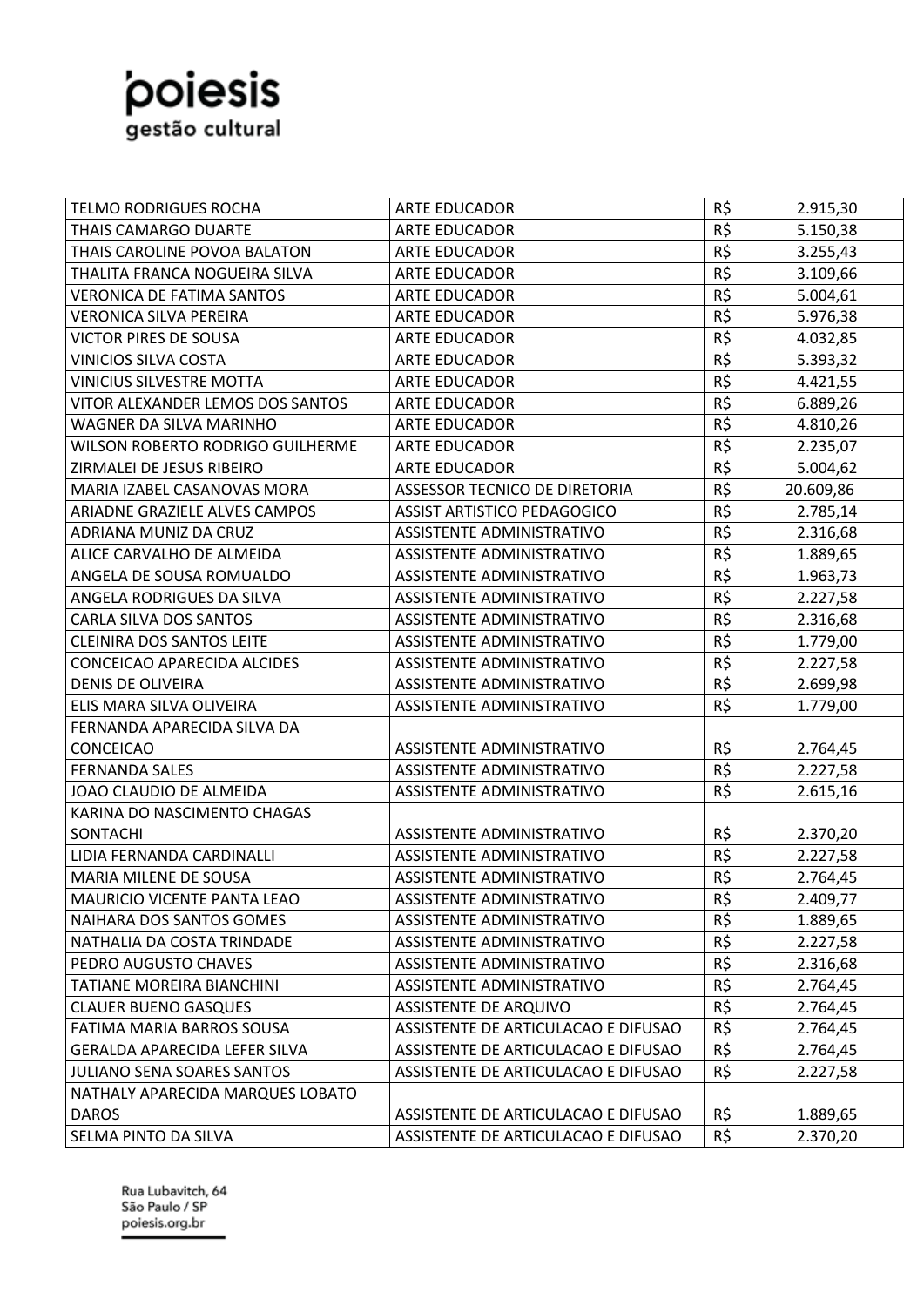

|                                            | ASSISTENTE DE ARTICULACAO E            |     |          |
|--------------------------------------------|----------------------------------------|-----|----------|
| <b>FERNANDA OLIVEIRA</b>                   | <b>PRODUCAO</b>                        | R\$ | 2.896,55 |
| <b>BRUNA CORDEIROS LIRA</b>                | <b>ASSISTENTE DE BIBLIOTECA</b>        | R\$ | 1.889,65 |
| <b>CLEYZILENE DA SILVA BATISTA</b>         | <b>ASSISTENTE DE BIBLIOTECA</b>        | R\$ | 1.963,73 |
| <b>GABRIELA DE MACEDO FERREIRA ALMEIDA</b> | <b>ASSISTENTE DE BIBLIOTECA</b>        | R\$ | 1.963,73 |
| INGRID LOPES DE SOUZA                      | <b>ASSISTENTE DE BIBLIOTECA</b>        | R\$ | 1.963,73 |
| THAYNA DE ARAUJO CARVALHO                  | <b>ASSISTENTE DE BIBLIOTECA</b>        | R\$ | 1.963,73 |
| YURI MARTINS DE OLIVEIRA                   | <b>ASSISTENTE DE BIBLIOTECA</b>        | R\$ | 1.963,73 |
| WALKYRIA CANDIDO DA SILVA BORETTO          | <b>ASSISTENTE DE DIRETORIA</b>         | R\$ | 7.248,38 |
| <b>JOSE CARLOS BRASSIOLI</b>               | ASSISTENTE DE GERENCIA DE FABRICAS     | R\$ | 5.880,77 |
|                                            | ASSISTENTE DE GERENTE ARTISTICO        |     |          |
| <b>JANAINA MAGALHAES</b>                   | <b>PEDAGOGICO</b>                      | R\$ | 5.880,77 |
|                                            | <b>ASSISTENTE DE GERENTE ARTISTICO</b> |     |          |
| PABLO DIEGO DE ARARIPE                     | PEDAGOGICO                             | R\$ | 4.928,23 |
|                                            | ASSISTENTE DE GERENTE DE ARTICULACAO   |     |          |
| <b>JULIA MARIA CARRO</b>                   | E DIFUSAO                              | R\$ | 5.444,72 |
| ANDERSON LUIS DO NASCIMENTO                | ASSISTENTE DE MANUTENCAO PREDIAL       | R\$ | 1.779,00 |
| <b>CLODOALDO DE JESUS SILVA</b>            | ASSISTENTE DE MANUTENCAO PREDIAL       | R\$ | 1.963,73 |
| <b>DOUGLAS DOS SANTOS</b>                  | ASSISTENTE DE MANUTENCAO PREDIAL       | R\$ | 1.779,00 |
| FABIANO SOUZA DA ANUNCIACAO                | ASSISTENTE DE MARKETING                | R\$ | 2.764,45 |
| <b>MARCIO HARLEY KUROSSU</b>               | <b>ASSISTENTE DE MUSEOLOGIA</b>        | R\$ | 2.227,58 |
| <b>DEJAIR MARTINS JUNIOR</b>               | <b>ASSISTENTE DE PRODUCAO</b>          | R\$ | 2.469,03 |
| <b>CAIO NUNES GONCALVES</b>                | ASSISTENTE DE PROGRAMACAO CULTURAL     | R\$ | 2.370,20 |
| FERNANDA LE DE OLIVEIRA                    | ASSISTENTE DE PROGRAMACAO CULTURAL     | R\$ | 2.316,68 |
| CELIA REGINA DOS SANTOS MALAQUIAS          | ASSISTENTE TECNICO ADMINISTRATIVO      | R\$ | 3.227,42 |
| <b>AGHATA ALINE SANTOS JESUS</b>           | ASSISTENTE TECNICO DE SOM E LUZ        | R\$ | 1.889,65 |
| DIEGO NUNES PEREIRA DA SILVA               | ASSISTENTE TECNICO DE SOM E LUZ        | R\$ | 1.963,73 |
| <b>FRANCISCO MOURA BERLANGA</b>            | ASSISTENTE TECNICO DE SOM E LUZ        | R\$ | 1.889,65 |
| <b>GABRIEL BOCUZZI CRISPIN DOS SANTOS</b>  | ASSISTENTE TECNICO DE SOM E LUZ        | R\$ | 1.889,65 |
| <b>GABRIEL NOBRE CANDIDO</b>               | ASSISTENTE TECNICO DE SOM E LUZ        | R\$ | 1.007,81 |
| <b>HEMERSOM DA SILVA ISIDRO</b>            | ASSISTENTE TECNICO DE SOM E LUZ        | R\$ | 2.429,45 |
| RAFAEL OTAVIANO DA SILVA                   | ASSISTENTE TECNICO DE SOM E LUZ        | R\$ | 2.316,68 |
| TIAGO LIMA DA SILVA                        | ASSISTENTE TECNICO DE SOM E LUZ        | R\$ | 2.370,20 |
| <b>WESLLEY DE JESUS ARAUJO</b>             | ASSISTENTE TECNICO DE SOM E LUZ        | R\$ | 1.963,73 |
| ALISON FELIPE RAZERA DOS SANTOS            | AUXILIAR ADMINISTRATIVO                | R\$ | 1.517,10 |
| DAYANE DOS SANTOS TEIXEIRA                 | <b>AUXILIAR ADMINISTRATIVO</b>         | R\$ | 2.212,22 |
| <b>MARIANE BARROS</b>                      | AUXILIAR ADMINISTRATIVO                | R\$ | 1.457,06 |
| JESSICA SILVESTRE DE PAULO                 | AUXILIAR DE ARTICULACAO E DIFUSAO      | R\$ | 2.227,58 |
| MARIA EDINAR DE OLIVEIRA IBIAPINO          | AUXILIAR DE ATENDIMENTO                | R\$ | 1.793,03 |
| ALBERTO APARECIDO LIMA DOS SANTOS          | AUXILIAR DE LEITURA E PESQUISA         | R\$ | 1.592,94 |
| ALCYNANDA JULLY MUNIZ DE ARAUJO            | AUXILIAR DE LEITURA E PESQUISA         | R\$ | 1.149,62 |
| ANNA CAROLINE DA SILVA MOTA                | AUXILIAR DE LEITURA E PESQUISA         | R\$ | 1.149,62 |
| ARTHUR VIEIRA DE OLIVEIRA                  | AUXILIAR DE LEITURA E PESQUISA         | R\$ | 842,93   |
| <b>CAUE VICTOR ZUCHI RODRIGUES</b>         | AUXILIAR DE LEITURA E PESQUISA         | R\$ | 1.517,10 |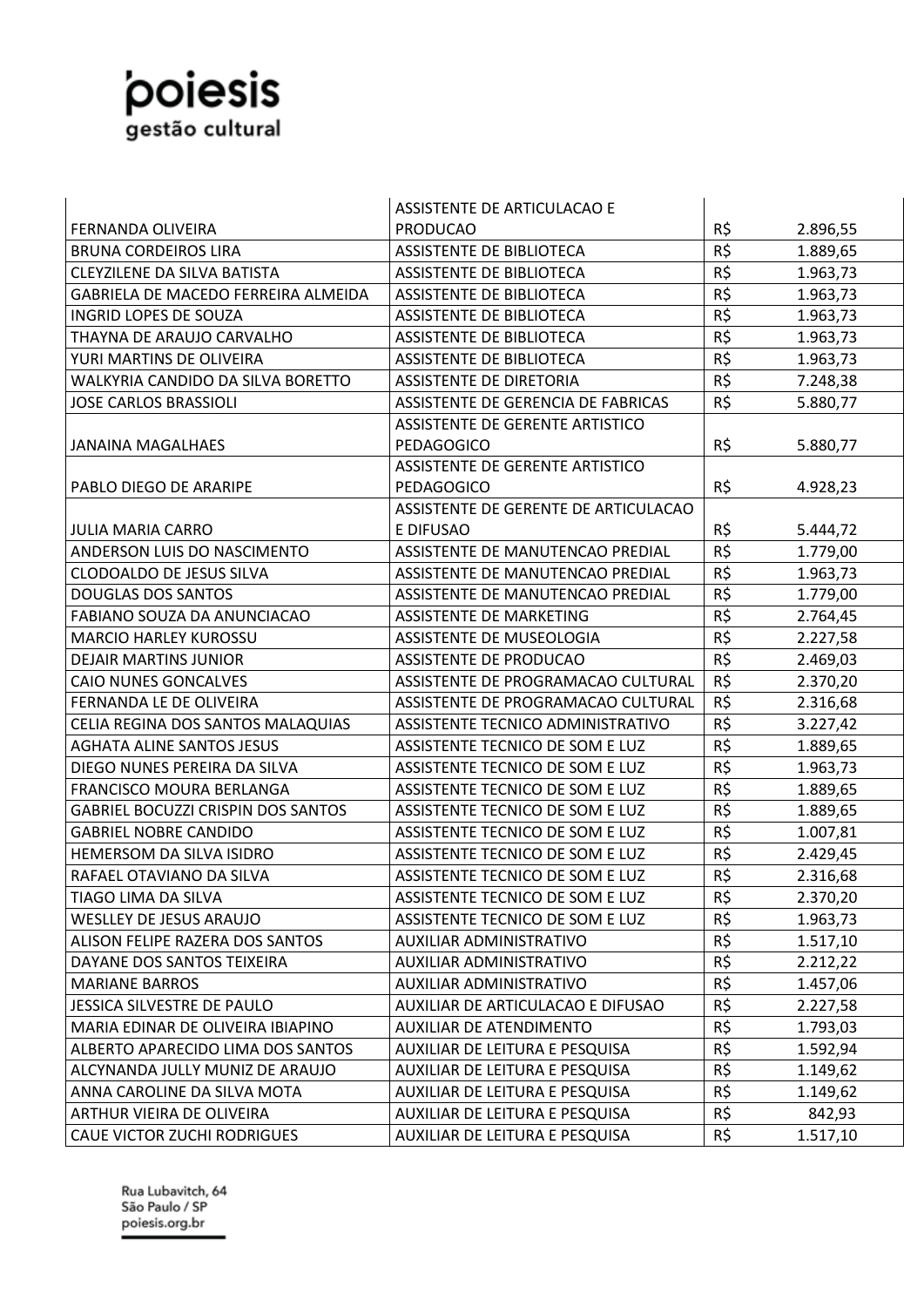

| <b>CLEITON SOUZA DA SILVA</b>          | AUXILIAR DE LEITURA E PESQUISA | R\$      | 1.171,73  |
|----------------------------------------|--------------------------------|----------|-----------|
| DENER VINICIUS DA SILVA COSTA          | AUXILIAR DE LEITURA E PESQUISA | R\$      | 1.149,45  |
| DOUGLAS DA SILVA JESUS                 | AUXILIAR DE LEITURA E PESQUISA | R\$      | 1.769,44  |
| <b>ELOA SILVA</b>                      | AUXILIAR DE LEITURA E PESQUISA | R\$      | 1.171,73  |
| <b>ERIC DA SILVA ROCHA</b>             | AUXILIAR DE LEITURA E PESQUISA | R\$      | 1.149,45  |
| <b>GABRIEL GARCIA NUNES FLORES</b>     | AUXILIAR DE LEITURA E PESQUISA | R\$      | 1.171,73  |
| GUILHERME LENIN CAMARGO CRUZ           | AUXILIAR DE LEITURA E PESQUISA | R\$      | 1.149,45  |
| <b>HARRISSON RAMOS DOS SANTOS</b>      | AUXILIAR DE LEITURA E PESQUISA | R\$      | 1.517,10  |
| <b>ISRAEL OLIVEIRA RAMOS</b>           | AUXILIAR DE LEITURA E PESQUISA | R\$      | 1.149,45  |
| <b>JOSE HENRIQUE SILVA SANTOS</b>      | AUXILIAR DE LEITURA E PESQUISA | R\$      | 1.149,45  |
| JULIA CRISTINA LOPES ELIAS CORDEIRO DE |                                |          |           |
| <b>OLIVEIRA</b>                        | AUXILIAR DE LEITURA E PESQUISA | R\$      | 1.149,45  |
| KEIDSON SILVA OLIVEIRA                 | AUXILIAR DE LEITURA E PESQUISA | R\$      | 1.149,62  |
| KELEN SIMONE NASCIMENTO DOS SANTOS     | AUXILIAR DE LEITURA E PESQUISA | R\$      | 1.149,45  |
| LEO DO NASCIMENTO REZENDE              | AUXILIAR DE LEITURA E PESQUISA | R\$      | 1.171,74  |
| LUCAS MATEUS DE OLIVEIRA               | AUXILIAR DE LEITURA E PESQUISA | R\$      | 1.171,73  |
| <b>MALU MARIA MATOS</b>                | AUXILIAR DE LEITURA E PESQUISA | $R\zeta$ | 1.171,74  |
| MARIA ELIZA DE VASCONCELOS NEVES       | AUXILIAR DE LEITURA E PESQUISA | R\$      | 1.149,62  |
| MONIKE RAPHAELA DE SOUZA SANTOS        | AUXILIAR DE LEITURA E PESQUISA | R\$      | 1.171,73  |
| NATALIA CRISTINE OLIVEIRA NOVO FELIX   | AUXILIAR DE LEITURA E PESQUISA | R\$      | 1.149,45  |
| NATHALY EUGENIA CAMARGO BOSCATO        | AUXILIAR DE LEITURA E PESQUISA | R\$      | 1.149,62  |
| ROBSON DE MORAES MENDES                | AUXILIAR DE LEITURA E PESQUISA | R\$      | 1.149,45  |
| RODRIGO VICENTE DE MOURA               | AUXILIAR DE LEITURA E PESQUISA | R\$      | 1.171,73  |
| <b>SOL TEREZA SANTOS SILVA</b>         | AUXILIAR DE LEITURA E PESQUISA | R\$      | 1.171,73  |
| TAMIRES DE LIMA SILVA                  | AUXILIAR DE LEITURA E PESQUISA | R\$      | 1.171,73  |
| TAMIRES SANTANA GUIMARAES              | AUXILIAR DE LEITURA E PESQUISA | R\$      | 351,52    |
| <b>VICTOR SANTOS JULIAO</b>            | AUXILIAR DE LEITURA E PESQUISA | R\$      | 1.171,73  |
| VICTORIA SATIRO DE SOUSA MARTINS       | AUXILIAR DE LEITURA E PESQUISA | R\$      | 1.149,45  |
| EDMILSON ARAUJO GOBIRA CARDOSO         | AUXILIAR DE MANUTENCAO PREDIAL | R\$      | 1.512,25  |
| FERNANDO PEREIRA BARBOSA               | AUXILIAR DE MANUTENCAO PREDIAL | R\$      | 1.455,00  |
| <b>LUIZ FERNANDES BORGES</b>           | AUXILIAR DE MANUTENCAO PREDIAL | R\$      | 1.512,25  |
| <b>MARCELO JORGE LACERDA</b>           | AUXILIAR DE MANUTENCAO PREDIAL | R\$      | 1.455,00  |
| NELSON ALVES DA SILVA                  | AUXILIAR DE MANUTENCAO PREDIAL | R\$      | 1.769,44  |
| <b>UILLIAN DOS SANTOS</b>              | AUXILIAR DE MANUTENCAO PREDIAL | R\$      | 1.512,25  |
| ANDERSON DA SILVA CORDEIRO DOS ANJOS   | <b>COMPRADOR PL</b>            | R\$      | 4.355,43  |
| EDIPO PINHEIRO DA SILVA                | <b>COMPRADOR PL</b>            | R\$      | 3.184,48  |
| JONATAS NUNES DA SILVA                 | <b>COMPRADOR PL</b>            | R\$      | 4.355,44  |
| <b>FABRICIO GARCIA</b>                 | <b>COMPRADOR SR</b>            | R\$      | 4.738,68  |
| ROSANGELA SANCHES                      | COORDENADOR ADM DE PESSOAL     | R\$      | 10.145,30 |
| <b>FABIO HIGINO VELOSO</b>             | COORDENADOR ADMINISTRATIVO     | R\$      | 9.130,10  |
|                                        | COORDENADOR CENTRO EST DE TRAD |          |           |
| SIMONE MARIA LOPES DE MELLO            | <b>LITER</b>                   | R\$      | 9.530,24  |
|                                        | COORDENADOR DE ACOMPANHAMENTO  |          |           |
| <b>MARINA YUKIKO FUTINO</b>            | <b>CONTRATO DE GESTAO</b>      | R\$      | 11.225,64 |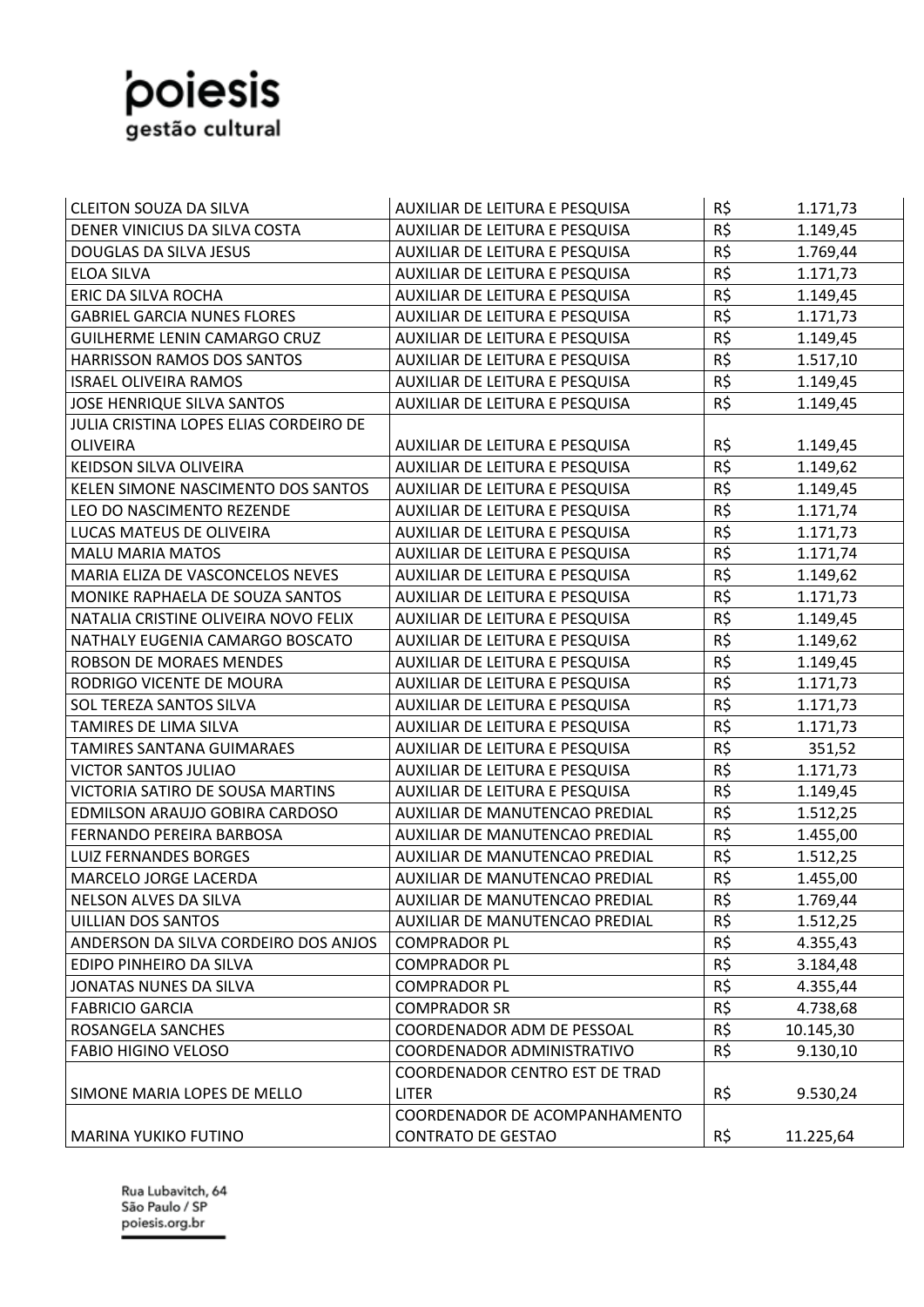## poiesis

|                                       | COORDENADOR DE ARTICULACAO             |          |           |
|---------------------------------------|----------------------------------------|----------|-----------|
| RENATA DE ALMEIDA COSTA MONTESANTI    | SOCIOCULTURAL                          | R\$      | 6.555,00  |
|                                       | <b>COORDENADOR DE CENTRO DE REF</b>    |          |           |
| <b>JULIO CESAR MENDONCA</b>           | HAROLDO DE CAMPOS                      | R\$      | 8.114,88  |
| <b>HELIO MENEZES</b>                  | <b>COORDENADOR DE COMPRAS</b>          | R\$      | 7.172,09  |
| CARLA REGINA DE OLIVEIRA              | COORDENADOR DE COMUNICACAO             | R\$      | 11.399,94 |
| <b>MARIA GABRIELA BARROS MEIRELES</b> | <b>COORDENADOR DE OFICINA CULTURAL</b> | R\$      | 8.114,88  |
| RAFAEL SILVEIRA MENDES CARDOSO        | COORDENADOR DE OFICINA CULTURAL        | R\$      | 8.140,81  |
| VALDIR DE JESUS RIVABEN               | COORDENADOR DE OFICINA CULTURAL        | R\$      | 10.145,30 |
| LUIS FERNANDO RODRIGUES DE ALEMAR     | <b>COORDENADOR DE PATRIMONIO</b>       | R\$      | 8.114,88  |
|                                       | COORDENADOR DE PROGRAMACAO             |          |           |
| DANIEL DE CASTRO COTTI MOREIRA        | <b>CULTURAL</b>                        | R\$      |           |
|                                       | COORDENADOR DE PROGRAMACAO             |          |           |
| MARCELO TUPINAMBA LEANDRO             | <b>CULTURAL</b>                        | R\$      | 9.296,25  |
|                                       | <b>COORDENADOR DE TECNOLOGIA E</b>     |          |           |
| <b>IWAO MURATA</b>                    | <b>INTEGRIDADE</b>                     | R\$      | 8.194,00  |
| REYNALDO LUIZ TORRE FRANCISCO         | COORDENADOR DO CENTRO DE APOIO DO      |          |           |
| <b>DAMAZIO</b>                        | <b>ESCRITOR</b>                        | R\$      | 8.116,24  |
|                                       | COORDENADOR DO PROGRAMA DE             |          |           |
| KELLY CRISTINE DA SILVA CHAGAS        | <b>QUALIFICACAO EM ARTES</b>           | R\$      | 7.918,47  |
| ALEXANDRA CRISTINA ROCHA ALVARENGA    | <b>COORDENADOR EDUCATIVO</b>           | R\$      | 7.235,66  |
|                                       | COORDENADOR PROGRAMACAO                |          |           |
| FERNANDO FARIA PRADO                  | <b>CULTURAL</b>                        | R\$      | 8.140,81  |
|                                       | COORDENADOR PROGRAMACAO                |          |           |
| <b>MARLON ROSSITI FLORIAN</b>         | <b>CULTURAL</b>                        | R\$      | 10.145,30 |
|                                       | COORDENADOR PROGRAMACAO                |          |           |
| LIVIA MARTINS NONATO                  | <b>CULTURAL - CCG</b>                  | R\$      | 7.235,66  |
| MARIA DE FATIMA FERNANDES             | <b>COPEIRO</b>                         | R\$      | 2.695,99  |
| NEIDE SILVA DE OLIVEIRA               | <b>COPEIRO</b>                         | R\$      | 1.631,95  |
| DAVI DE SOUSA ALENCAR OLIVEIRA        | <b>DESIGNER GRAFICO JR</b>             | R\$      | 2.896,55  |
| <b>JULIANA LOPES CORREIA</b>          | <b>DESIGNER GRAFICO JR</b>             | R\$      | 2.310,00  |
| RENATO GUEDES FERREIRA                | <b>DESIGNER GRAFICO PL</b>             | R\$      | 4.562,16  |
| <b>MARCELO TAPIA FERNANDES</b>        | DIRECAO GERAL DE PROGRAMA MUSEUS       | $R\zeta$ | 25.651,30 |
|                                       | DIRETOR ESTATUTARIO ADMINISTRATIVO E   |          |           |
| PLINIO SILVEIRA CORREA                | <b>FINANCEIRO</b>                      | R\$      | 25.000,00 |
| <b>CLOVIS DE BARROS CARVALHO</b>      | DIRETOR ESTATUTARIO EXECUTIVO          | R\$      | 27.000,00 |
| RENZO DINO SERGENTE ROSSA             | DIRETOR TECNICO DE FORMACAO            | R\$      | 25.000,00 |
| ANA LIDIA DA SILVA TEBERGA            | <b>EDUCADOR</b>                        | R\$      | 2.316,68  |
| ALEXANDRA BATISTA DE CARVALHO         | <b>EDUCADOR DE MUSEUS</b>              | R\$      | 2.310,00  |
| ARTHUR MAJOR DE SOUSA                 | <b>EDUCADOR DE MUSEUS</b>              | R\$      | 2.310,00  |
| FERNANDA MAZETE JORGE                 | <b>EDUCADOR DE MUSEUS</b>              | R\$      | 2.310,00  |
| LARA GOMES SILVA                      | <b>EDUCADOR DE MUSEUS</b>              | R\$      | 2.310,00  |
| MARYANGELA BEATRIZ BARBIERI           | <b>EDUCADOR DE MUSEUS</b>              | R\$      | 2.310,00  |
| NATALIA LOPES DO NASCIMENTO           | <b>EDUCADOR DE MUSEUS</b>              | R\$      | 2.310,00  |
| CHRISTINA MEULEMANS BELLUOMINI        | <b>GERENTE ARTISTICO PEDAGOGICO</b>    | R\$      | 12.091,52 |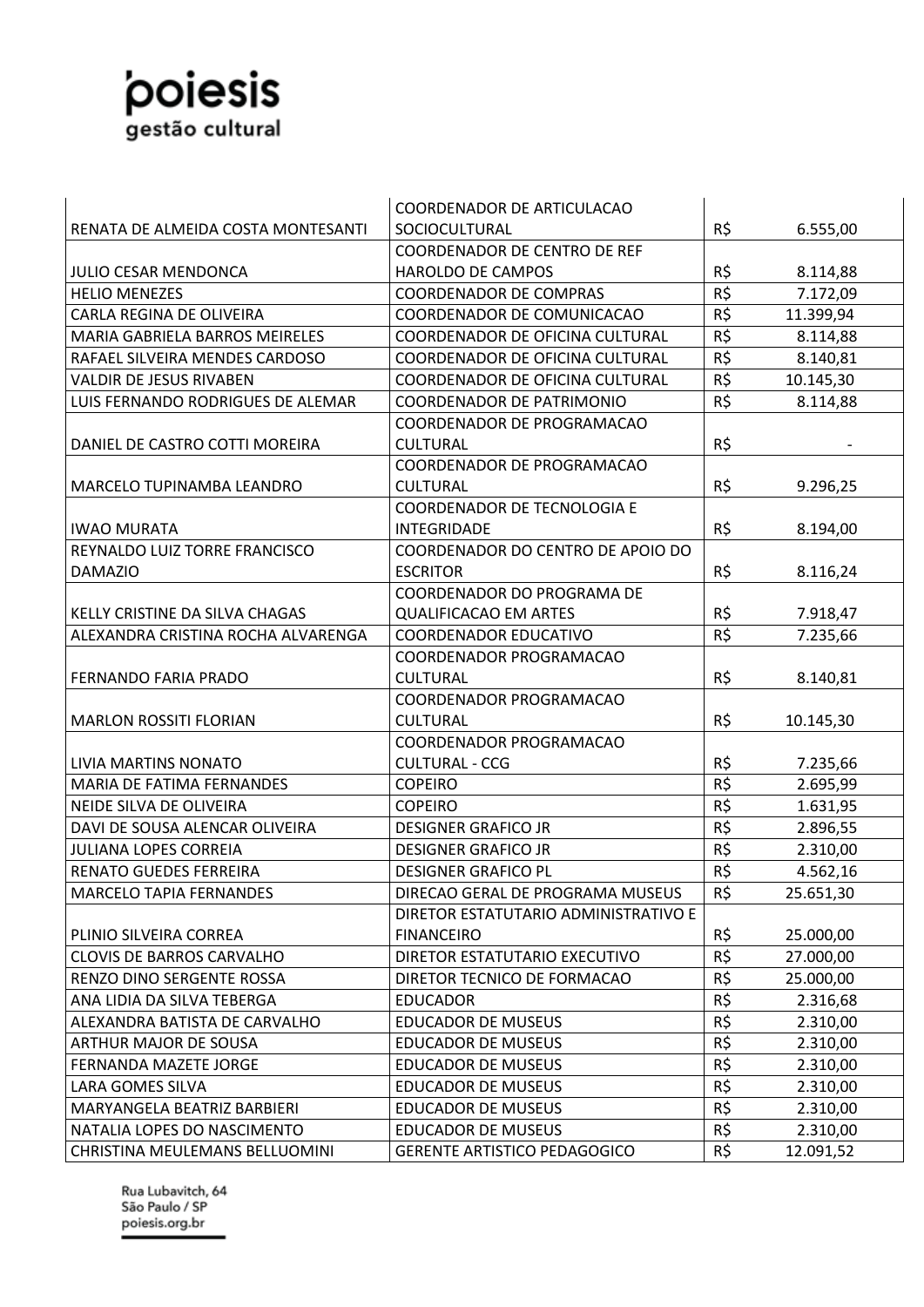

| <b>THEBAS</b>                          |                                         |     |           |
|----------------------------------------|-----------------------------------------|-----|-----------|
| SUSANA TAKAYAMA YAMAUCHI               | <b>GERENTE ARTISTICO PEDAGOGICO</b>     | R\$ | 12.091,52 |
| PAOLA MARCONDES FONSECA DE MARCO       | <b>GERENTE DE ARTICULACAO E DIFUSAO</b> | R\$ | 12.091,52 |
| <b>BIANCA CRISTINA SINDONA PEREIRA</b> | <b>GERENTE DE FABRICA DE CULTURA</b>    | R\$ | 12.091,52 |
| <b>GRACE DAMIANA SOUZA MIRANDA</b>     | <b>GERENTE DE FABRICA DE CULTURA</b>    | R\$ | 12.091,52 |
| IZABELA MACHADO ALVES DE LIMA          | <b>GERENTE DE FABRICA DE CULTURA</b>    | R\$ | 10.367,05 |
| <b>RUBENS MORAIS</b>                   | <b>GERENTE DE FABRICA DE CULTURA</b>    | R\$ | 12.091,52 |
| WILSON JULIAO DA SILVA JUNIOR          | <b>GERENTE DE FABRICA DE CULTURA</b>    | R\$ | 10.132,98 |
| ADRIANA IACOPINO LOPES                 | <b>MONITOR</b>                          | R\$ | 1.457,06  |
| AGNES CAMYLLE SABINO LEONARDO          | <b>MONITOR</b>                          | R\$ | 1.457,06  |
| <b>ALAN SANTANA DOS SANTOS</b>         | <b>MONITOR</b>                          | R\$ | 1.457,06  |
| ALBERTO GOMES DA SILVA JUNIOR          | <b>MONITOR</b>                          | R\$ | 1.457,06  |
| ANDREIA DE JESUS SERAFIM               | <b>MONITOR</b>                          | R\$ | 824,50    |
| ANDREW WALLACE BEZERRA MARCOLINO       | <b>MONITOR</b>                          | R\$ | 1.457,06  |
| ANGELO RUBENS CUNHA PINTUS             | <b>MONITOR</b>                          | R\$ | 1.457,06  |
| <b>AUGUSTO PIRES DOMINGUES</b>         | <b>MONITOR</b>                          | R\$ | 1.455,00  |
| BEATRIZ OLIVEIRA BEZERRA               | <b>MONITOR</b>                          | R\$ | 1.457,06  |
| <b>BRUNO RAPHAEL ANGIELOTTI DANTAS</b> | <b>MONITOR</b>                          | R\$ | 1.457,06  |
| CAIO DE OLIVEIRA SILVA                 | <b>MONITOR</b>                          | R\$ | 1.455,00  |
| CAIO SANTOS AMARO SILVA                | <b>MONITOR</b>                          | R\$ | 1.115,50  |
| CATARINA SOUZA BARBOSA                 | <b>MONITOR</b>                          | R\$ | 1.455,00  |
| <b>CRISTIANE DE JESUS SANTOS</b>       | <b>MONITOR</b>                          | R\$ | 1.457,06  |
| DANIEL ROBSON SOUZA DE ALMEIDA         | <b>MONITOR</b>                          | R\$ | 1.457,06  |
| DANIELA QUEIROZ DE ALMEIDA SOUZA       | <b>MONITOR</b>                          | R\$ | 1.455,00  |
| DIEGO ALVES LACERDA DE JESUS           | <b>MONITOR</b>                          | R\$ | 1.115,50  |
| <b>ESTELA DOS SANTOS</b>               | <b>MONITOR</b>                          | R\$ | 1.457,06  |
| FERNANDO FERREIRA DA SILVA             | <b>MONITOR</b>                          | R\$ | 1.457,06  |
| <b>GERALDO COSTA DE OLIVEIRA</b>       | <b>MONITOR</b>                          | R\$ | 1.455,00  |
| GUILHERME DE ARAUJO CARDOSO PEREIRA    | <b>MONITOR</b>                          | R\$ | 1.457,06  |
| <b>IRACI ALVES DOS SANTOS</b>          | <b>MONITOR</b>                          | R\$ | 1.457,06  |
| ISABEL JOSIVANIA DE LIMA SAMPAIO       | <b>MONITOR</b>                          | R\$ | 1.455,00  |
| JEFERSON DA SILVA ALMEIDA              | <b>MONITOR</b>                          | R\$ | 1.457,06  |
| JONATHAN DE SOUZA SILVA                | <b>MONITOR</b>                          | R\$ | 1.455,00  |
| JOSEANE DE ARRUDA BEZERRA              | <b>MONITOR</b>                          | R\$ | 1.457,06  |
| LAIS ANDRADE DA CRUZ                   | <b>MONITOR</b>                          | R\$ | 1.457,06  |
| LARISSA BIANCA CABRAL                  | <b>MONITOR</b>                          | R\$ | 1.457,06  |
| LARISSA EZEQUIEL DE SOUZA              | <b>MONITOR</b>                          | R\$ | 97,00     |
| LUANA TEREZA DE SANTANA                | <b>MONITOR</b>                          | R\$ | 1.457,06  |
| MARCELO DA SILVA                       | <b>MONITOR</b>                          | R\$ | 1.457,06  |
| MICHAEL APRILE                         | <b>MONITOR</b>                          | R\$ | 1.457,06  |
| MISLENE CARVALHO DE SOUZA              | <b>MONITOR</b>                          | R\$ | 1.457,06  |
| NATHALIA RACT DA SILVA                 | <b>MONITOR</b>                          | R\$ | 1.320,00  |
| RAFAEL SOUZA DOS SANTOS                | <b>MONITOR</b>                          | R\$ | 1.457,06  |
| REGIANE DE JESUS SILVA                 | <b>MONITOR</b>                          | R\$ | 1.457,06  |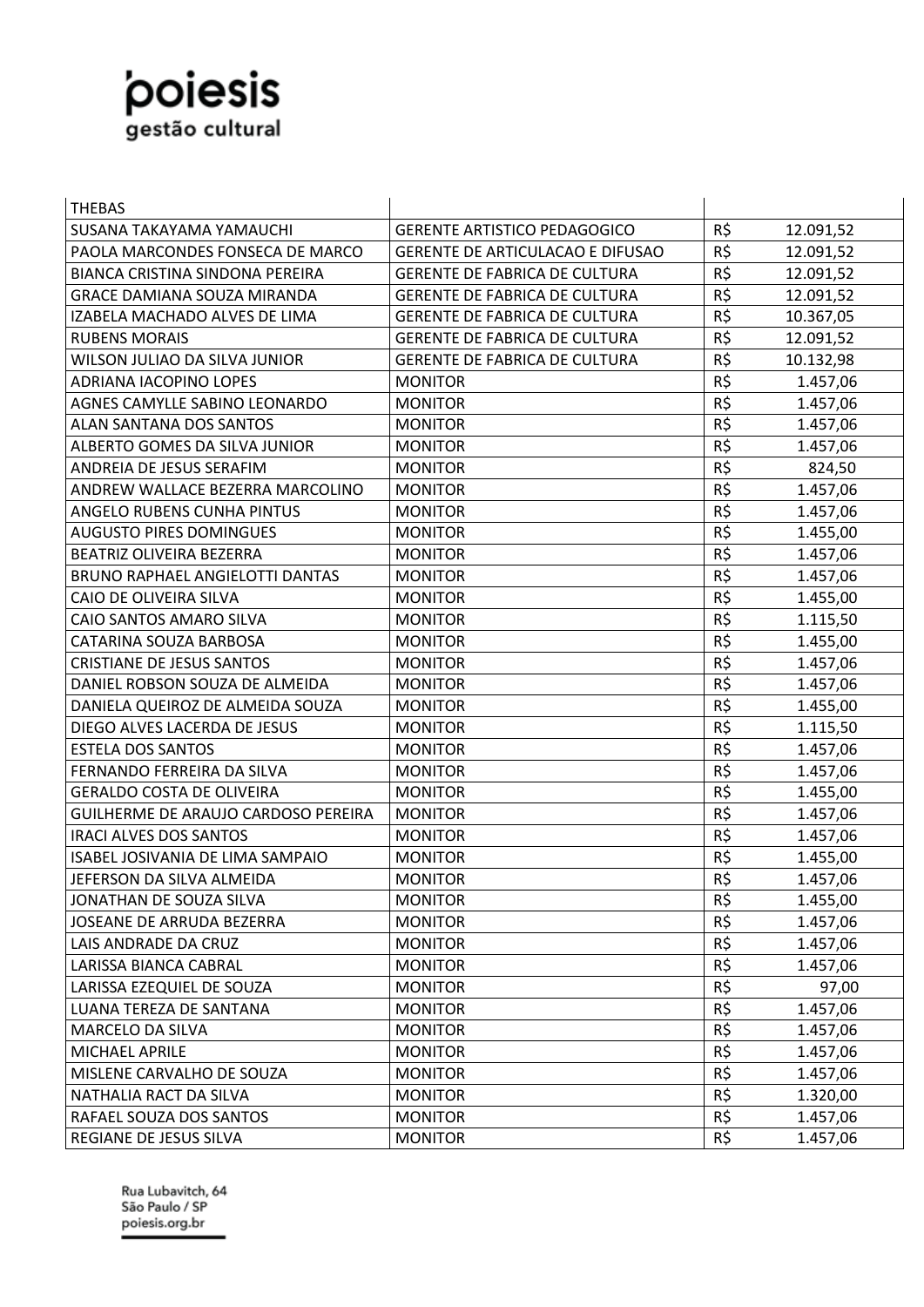

| ROBERTO ALVES DOS SANTOS         | <b>MONITOR</b>                  | R\$ | 1.457,06  |
|----------------------------------|---------------------------------|-----|-----------|
| VALDERLAN COSTA GALDINO          | <b>MONITOR</b>                  | R\$ | 1.455,00  |
| <b>VINICIUS SCHUVAMBACH</b>      | <b>MONITOR</b>                  | R\$ | 1.457,06  |
| <b>IVANEI DA SILVA</b>           | <b>MUSEOLOGO</b>                | R\$ | 11.654,62 |
| <b>FABIO XAVIER MARTINS</b>      | OFICIAL DE MANUTENCAO PREDIAL   | R\$ | 1.963,73  |
| FRANCISCO JAIR ALBUQUERQUE SILVA | OFICIAL DE MANUTENCAO PREDIAL   | R\$ | 2.212,22  |
| HORKCHARLLE ARRUDA DOS SANTOS    | OFICIAL DE MANUTENCAO PREDIAL   | R\$ | 2.212,22  |
| IVONALDO SEVERINO DE OLIVEIRA    | OFICIAL DE MANUTENCAO PREDIAL   | R\$ | 2.212,22  |
| <b>MAURICIO FILAND</b>           | OFICIAL DE MANUTENCAO PREDIAL   | R\$ | 2.212,22  |
| <b>WAGNER RAMOS GARCEZ</b>       | OFICIAL DE MANUTENCAO PREDIAL   | R\$ | 2.212,21  |
| ADALTO CAMILO DA SILVA           | OFICIAL DE MANUTENCAO PREDIAL I | R\$ |           |
| <b>CRISTIANO LUIZ MIGUEL</b>     | OFICIAL DE MANUTENCAO PREDIAL I | R\$ | 3.262,05  |
| <b>DALMAR RODRIGUES LOPES</b>    | OFICIAL DE MANUTENCAO PREDIAL I | R\$ | 2.549,86  |
| JOSE MARIA BARBOSA DA SILVA      | OFICIAL DE MANUTENCAO PREDIAL I | R\$ | 2.453,68  |
| <b>JOSIMAR SANTOS SILVA</b>      | OFICIAL DE MANUTENCAO PREDIAL I | R\$ | 2.764,45  |
| MARCELO PAULO CAVALCANTE         | OFICIAL DE MANUTENCAO PREDIAL I | R\$ | 3.940,29  |
| REGINALDO RODRIGUES DA SILVA     | OFICIAL DE MANUTENCAO PREDIAL I | R\$ | 2.549,86  |
| LUIZ FILIPE FREITAS DE ALMEIDA   | PRODUTOR CULTURAL               | R\$ | 2.780,01  |
| <b>ADILSON CORRADO</b>           | PRODUTOR OPERACIONAL JR         | R\$ | 2.549,86  |
| ALEXANDRE SIMAO DE PAULA         | PRODUTOR OPERACIONAL JR         | R\$ | 2.316,68  |
| DUARTE MARIANO DOS SANTOS        | PRODUTOR OPERACIONAL JR         | R\$ | 3.404,64  |
| EVERALDO GIACOMINI UMBURANAS     |                                 |     |           |
| YAMAGUCHI                        | PRODUTOR OPERACIONAL JR         | R\$ | 2.316,68  |
| <b>GIOVANNI D ANGELO</b>         | PRODUTOR OPERACIONAL JR         | R\$ | 2.310,00  |
| JOSE EMILIO DE CARVALHO NETO     | PRODUTOR OPERACIONAL JR         | R\$ |           |
| RAFAEL FERNANDO XAVIER           | PRODUTOR OPERACIONAL JR         | R\$ | 2.986,78  |
| VANESSA OGINO                    | PRODUTOR OPERACIONAL JR         | R\$ | 2.453,68  |
| ALAN KARDEC FERREIRA SALLES      | PRODUTOR OPERACIONAL PL         | R\$ | 4.142,18  |
| ANDERSON PINHEIRO GOMES JUNIOR   | <b>RECEPCIONISTA</b>            | R\$ | 1.482,84  |
| ANDREZA CRISTINA RIBEIRO CABRAL  | <b>RECEPCIONISTA</b>            | R\$ | 1.793,03  |
| DAVID CARDOSO MAIA               | <b>RECEPCIONISTA</b>            | R\$ | 1.457,06  |
| DEBORA LEITE DO NASCIMENTO DOS   |                                 |     |           |
| <b>SANTOS</b>                    | <b>RECEPCIONISTA</b>            | R\$ | 1.517,10  |
| ELOISA ELENA SANTIAGO SANTOS     | <b>RECEPCIONISTA</b>            | R\$ | 1.769,44  |
| EVANDRO RIBEIRO DA SILVA         | <b>RECEPCIONISTA</b>            | R\$ | 1.457,06  |
| FATIMA APARECIDA FINZETTO        | <b>RECEPCIONISTA</b>            | R\$ | 1.769,44  |
| JESSICA DOS REIS GOMES PEREIRA   | <b>RECEPCIONISTA</b>            | R\$ | 1.482,84  |
| JESSICA MELO MACHADO SILVA       | <b>RECEPCIONISTA</b>            | R\$ | 1.115,50  |
| JULIANA DA SILVA URSULINO        | <b>RECEPCIONISTA</b>            | R\$ | 1.457,06  |
| LAIS THAMIRES SOUZA DA FONSECA   | <b>RECEPCIONISTA</b>            | R\$ | 1.457,06  |
| MARIA NATALI PEIXINHO BAPTISTA   | <b>RECEPCIONISTA</b>            | R\$ | 1.482,84  |
| NATALIA DE MATOS SILVA           | <b>RECEPCIONISTA</b>            | R\$ | 1.457,06  |
| NATALIA DOS SANTOS SILVA         | <b>RECEPCIONISTA</b>            | R\$ | 1.457,06  |
| PAULA SARTORAM PIEDADE DE JESUS  | <b>RECEPCIONISTA</b>            | R\$ | 1.482,84  |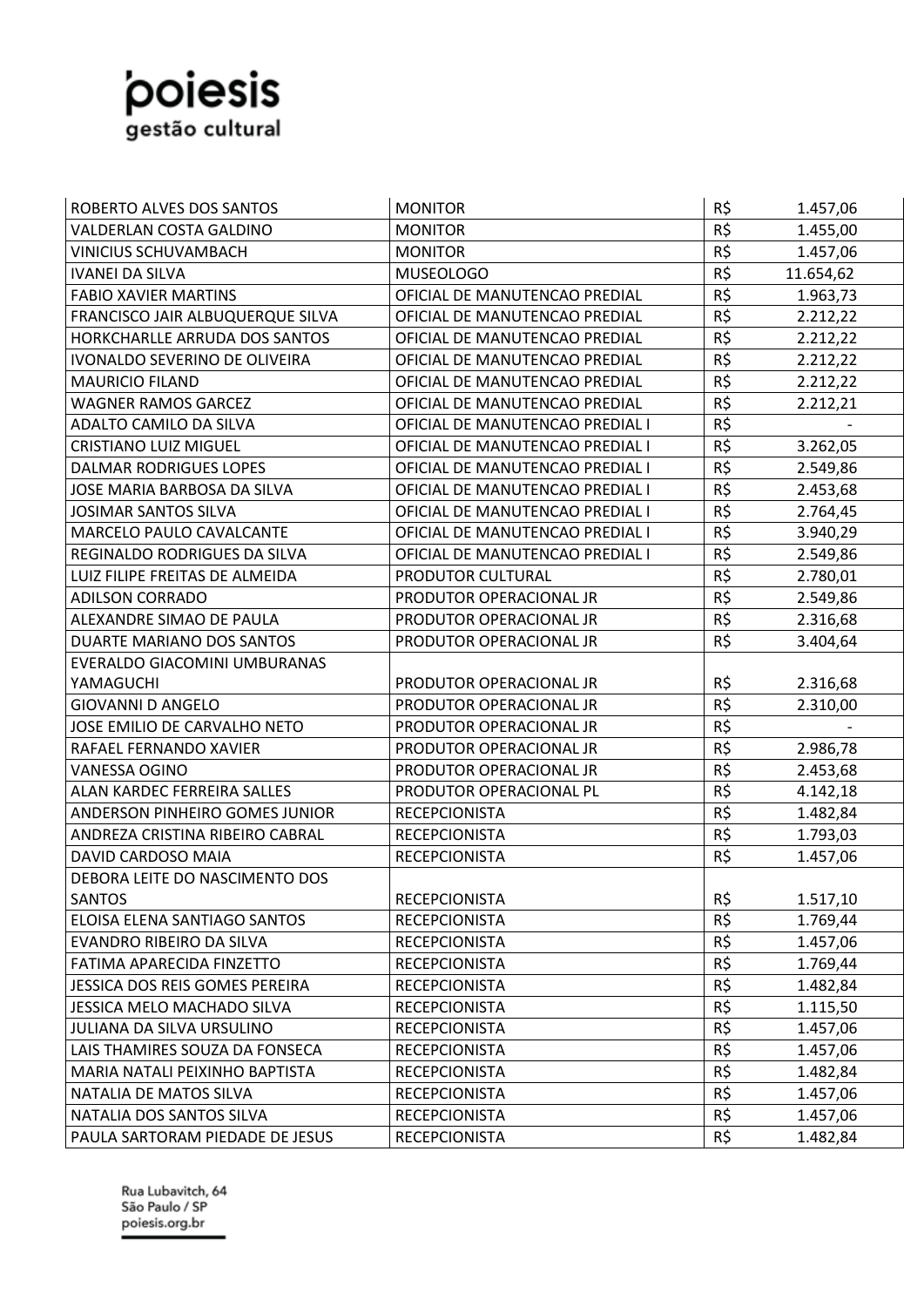## poiesis

| SARITA LEITE DE PAULA              | <b>RECEPCIONISTA</b>                | R\$ |           |
|------------------------------------|-------------------------------------|-----|-----------|
| STHEFANIE VITORIA BISPO            | <b>RECEPCIONISTA</b>                | R\$ | 1.455,00  |
| TAIS ARAUJO MARQUES                | <b>RECEPCIONISTA</b>                | R\$ | 1.455,00  |
| TAIS LEOPOLDINO DA SILVA           | <b>RECEPCIONISTA</b>                | R\$ | 1.457,06  |
| THAIS CARVALHO DE TOLEDO SOARES    | <b>RECEPCIONISTA</b>                | R\$ | 1.457,06  |
|                                    | SUPERINTENDENTE DE PROGRAMA         |     |           |
| <b>KLUK MAGRI NETO</b>             | <b>FABRICAS DE CULTURA</b>          | R\$ | 20.457,25 |
|                                    | SUPERINTENDENTE DE PROGRAMA         |     |           |
| THIAGO DE AMORIM SARAIVA           | <b>OFICINAS CULTURAIS</b>           | R\$ | 20.457,25 |
| ANDREY COSTA DE OLIVEIRA           | SUPERVISOR ADMINISTRATIVO           | R\$ | 5.880,77  |
| FERNANDA RICARDO SILVA DO CARMO    | SUPERVISOR ADMINISTRATIVO           | R\$ | 3.614,02  |
| <b>FLAVIO ANTONIO SILVESTRE</b>    | SUPERVISOR ADMINISTRATIVO           | R\$ | 5.364,11  |
| KARINA DA SILVA BORGO              | SUPERVISOR ADMINISTRATIVO           | R\$ | 4.928,23  |
| <b>MARCIA KINA COSOMANO</b>        | SUPERVISOR ADMINISTRATIVO           | R\$ | 5.880,77  |
| <b>PAULO ROGERIO SANTOS PERES</b>  | SUPERVISOR ADMINISTRATIVO           | R\$ | 6.275,58  |
| THAIS DE MORAES FONSECA            | SUPERVISOR ADMINISTRATIVO           | R\$ | 5.574,38  |
| <b>ADRIANA PAULA GUIDOTTE</b>      | SUPERVISOR ARTISTICO PEDAGOGICO     | R\$ | 6.800,46  |
| <b>CLAUDINEI GOMES FERNANDES</b>   | SUPERVISOR ARTISTICO PEDAGOGICO     | R\$ | 7.044,53  |
| <b>FABIO DE JESUS</b>              | SUPERVISOR ARTISTICO PEDAGOGICO     | R\$ | 6.800,46  |
| <b>GLAUCIETE MARTINS GOMES</b>     | SUPERVISOR ARTISTICO PEDAGOGICO     | R\$ | 6.957,56  |
| <b>MARINA RODRIGUES SANTONIERI</b> | SUPERVISOR ARTISTICO PEDAGOGICO     | R\$ | 8.114,88  |
| PAULO SERGIO FABIANO DE OLIVEIRA   | SUPERVISOR ARTISTICO PEDAGOGICO     | R\$ | 5.574,38  |
| PATRICIA DE CASSIA BARRETO         | SUPERVISOR DE ARQUIVO               | R\$ | 6.276,19  |
| BRUNA VENANCIO DOS ANJOS           | SUPERVISOR DE ARTICULACAO E DIFUSAO | R\$ | 6.800,46  |
| DIEGO FERREIRA DA SILVA            | SUPERVISOR DE ARTICULACAO E DIFUSAO | R\$ | 8.114,88  |
| <b>JARBAS MARIZ MARTINS</b>        | SUPERVISOR DE ARTICULACAO E DIFUSAO | R\$ | 8.114,88  |
| MURILO ZANIN BISSOLI               | SUPERVISOR DE ARTICULACAO E DIFUSAO | R\$ | 5.050,00  |
| NAIR DIAS DOS SANTOS SOUZA         | SUPERVISOR DE ARTICULACAO E DIFUSAO | R\$ | 8.114,88  |
| SHEILA ANASTACIO FALCAO            | SUPERVISOR DE ARTICULACAO E DIFUSAO | R\$ | 4.944,22  |
| TANIA DA SILVA MAGALHAES           | SUPERVISOR DE ARTICULACAO E DIFUSAO | R\$ | 5.050,00  |
| VITOR LUIZ DE SOUSA OLIVEIRA SILVA | SUPERVISOR DE ARTICULACAO E DIFUSAO | R\$ | 6.538,90  |
| ADRIANA LUCCISANO                  | SUPERVISOR DE BIBLIOTECA            | R\$ | 5.880,76  |
| MARCELO RAMOS GARCIA               | SUPERVISOR DE TI                    | R\$ | 7.537,19  |
| DAIANA APARECIDA SILVA NASCIMENTO  | <b>TECNICO DE AUDIO I</b>           | R\$ | 2.867,77  |
| DANIEL DA SILVA MARINHO            | <b>TECNICO DE AUDIO I</b>           | R\$ | 2.963,45  |
| DANIEL MAIA DOS SANTOS             | <b>TECNICO DE AUDIO I</b>           | R\$ | 3.456,40  |
| ELIZEU FERREIRA DA SILVA           | <b>TECNICO DE AUDIO I</b>           | R\$ | 3.276,21  |
| IZAIAS FEITOZA DE AMORIM           | <b>TECNICO DE AUDIO I</b>           | R\$ | 3.012,95  |
| JOSE ALVES DOS SANTOS JUNIOR       | <b>TECNICO DE AUDIO I</b>           | R\$ | 3.455,67  |
| <b>JOSE ANTONIO AUZ</b>            | <b>TECNICO DE AUDIO I</b>           | R\$ | 3.456,40  |
| MARIANA DE SOUZA CRUZ              | <b>TECNICO DE AUDIO I</b>           | R\$ | 2.785,14  |
| MATHEUS SILVA OLIVEIRA LOPES       | <b>TECNICO DE AUDIO I</b>           | R\$ | 2.785,14  |
| REBECA MONTANHA PINTO              | <b>TECNICO DE AUDIO I</b>           | R\$ | 2.785,14  |
| RODRIGO PEREIRA CARRARO            | <b>TECNICO DE AUDIO I</b>           | R\$ | 3.456,40  |